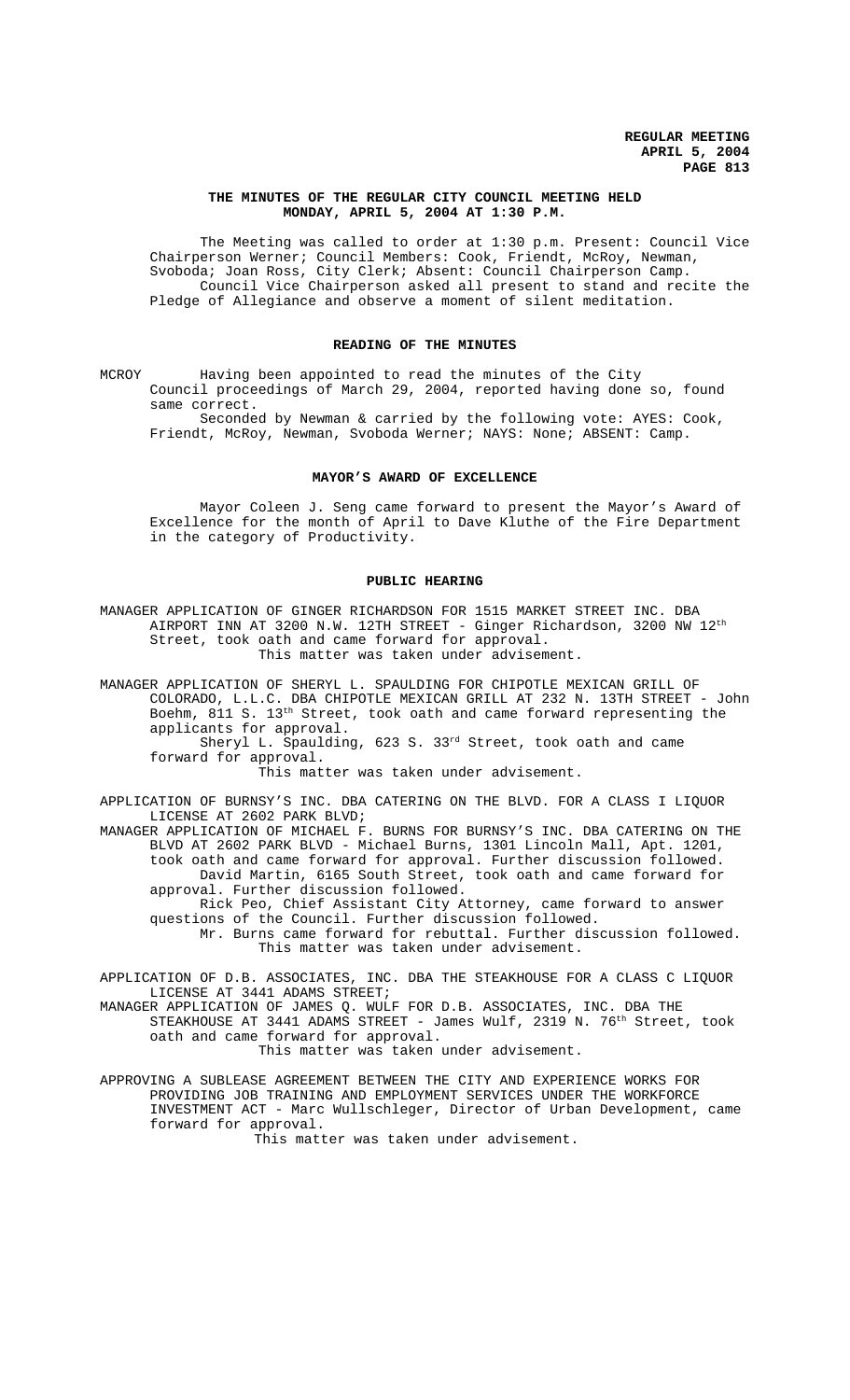STREET NAME CHANGE 04002 - RENAMING FISCHER DRIVE TO COTSWOLD LANE IN HERITAGE LAKES 1ST ADDITION, GENERALLY LOCATED AT S. 95TH STREET AND PINE LAKE ROAD - Tim Gergen, 1111 Lincoln Mall, with Olsson Associates came forward on behalf of the land developer and home builder. This matter was taken under advisement.

DECLARING APPROXIMATELY 14,000 SQUARE FEET OF PROPERTY GENERALLY LOCATED AT 17TH AND PROSPECT STREET AS SURPLUS PROPERTY - Steve Werthmann, Urban Development Department, came forward for approval. This matter was taken under advisement.

CHANGE OF ZONE 04008 - AMENDING SECTION 27.28.080 OF THE LINCOLN MUNICIPAL CODE TO REVISE THE PARKING REQUIREMENTS IN THE R-T RESIDENTIAL TRANSITION DISTRICT TO ALLOW PARKING LOTS CLOSER THAN 20 FEET TO A RESIDENTIAL DISTRICT WHEN ABUTTING A NON-RESIDENTIAL USE - Brian Carstens, 601 Old Cheney Road, Suite C, came forward on behalf of West Points LLC for approval. Further discussion followed.

Tom Cajka, Planning Department, came forward to answer questions of the Council. Further discussion followed.

Rick Peo, Chief Assistant City Attorney, came forward to answer questions of the Council. Further discussion followed. Mr. Carstens came forward for rebuttal. Further discussion

followed.

This matter was taken under advisement.

CHANGE OF ZONE 04012 - APPLICATION OF HARTLAND HOMES, INC. FOR A CHANGE OF ZONE FROM AGR AGRICULTURAL RESIDENTIAL DISTRICT TO R-3 RESIDENTIAL DISTRICT ON PROPERTY GENERALLY LOCATED AT S.W. 27TH STREET AND WEST SOUTH STREET - Brian Carstens, 601 Old Cheney Road, Suite C, came forward on behalf of Hartland Homes for approval. Further discussion followed.

This matter was taken under advisement.

SPECIAL PERMIT 04010 - APPLICATION OF POTENTIAL II, L.L.C. FOR AUTHORITY TO SELL ALCOHOLIC BEVERAGES FOR CONSUMPTION ON THE PREMISES ON PROPERTY GENERALLY LOCATED AT 7301 S. 27TH STREET - Bill Austin, 301 South 13th Street, Suite 400, came forward for approval on behalf of the applicant. This matter was taken under advisement.

#### **MISCELLANEOUS BUSINESS - NONE**

**\*\* END OF PUBLIC HEARING \*\***

# **COUNCIL ACTION**

#### **LIQUOR RESOLUTIONS**

MANAGER APPLICATION OF GINGER RICHARDSON FOR 1515 MARKET STREET INC. DBA AIRPORT INN AT 3200 N.W. 12TH STREET - CLERK read the following

resolution, introduced by Ken Svoboda, who moved its adoption: A-82675 WHEREAS, 1515 Market Street Inc. dba Airport Inn located at 3200<br>N.W. 12th Street, Lincoln, Nebraska has been approved for a Retail Cla 12th Street, Lincoln, Nebraska has been approved for a Retail Class "C" liquor license, and now requests that Ginger Richardson be named

manager; WHEREAS, Ginger Richardson appears to be a fit and proper person to manage said business.

NOW, THEREFORE, BE IT RESOLVED by the City Council of the City of Lincoln, Nebraska:

That after hearing duly had as required by law, consideration of the facts of this application, the Nebraska Liquor Control Act, and the pertinent City ordinances, the City Council recommends that Ginger Richardson be approved as manager of this business for said licensee. The City Clerk is directed to transmit a copy of this resolution to the Nebraska Liquor Control Commission.

Introduced by Ken Svoboda Seconded by Newman & carried by the following vote: AYES: Cook, Friendt, McRoy, Newman, Svoboda, Werner; NAYS: None; ABSENT: Camp.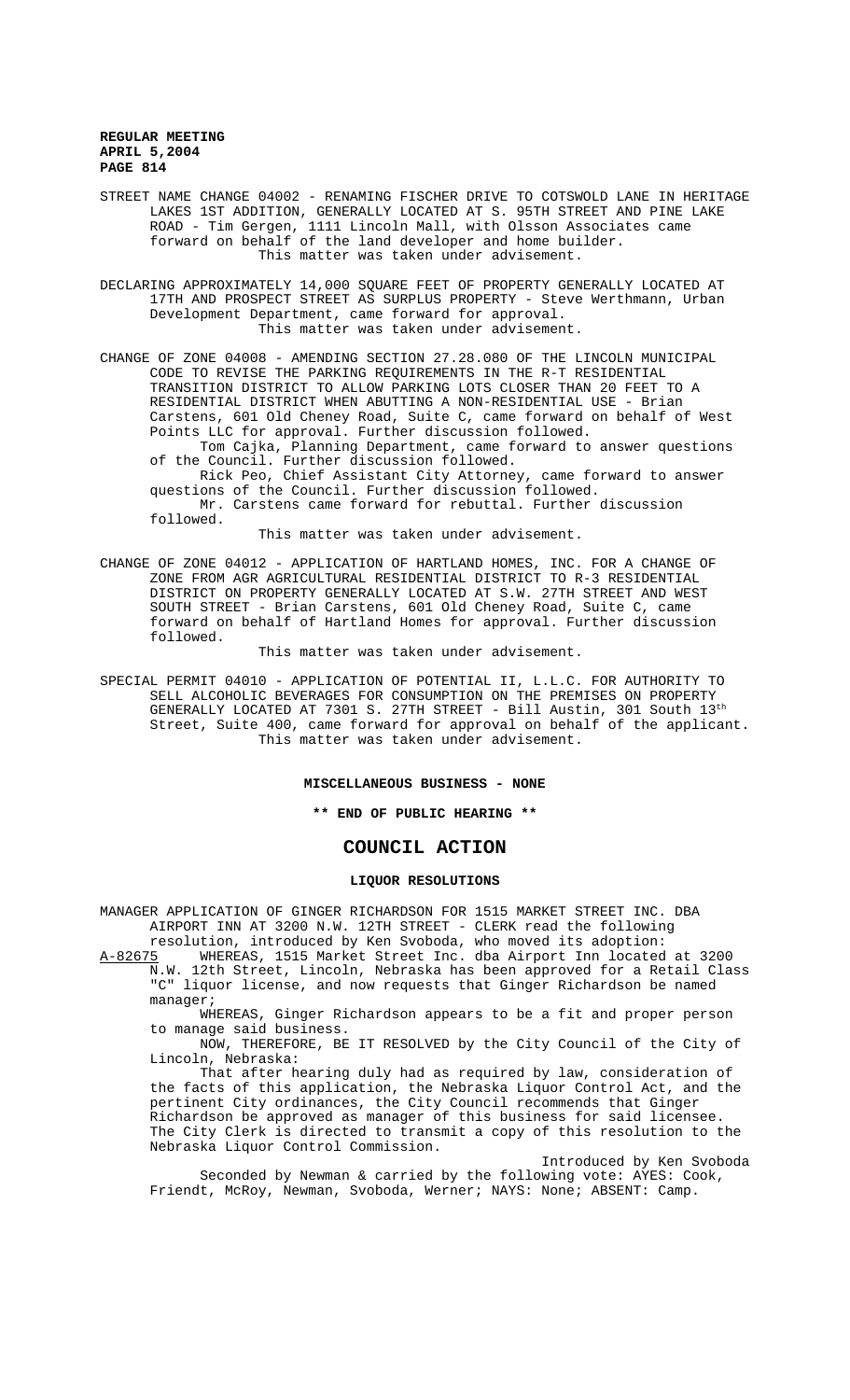MANAGER APPLICATION OF SHERYL L. SPAULDING FOR CHIPOTLE MEXICAN GRILL OF COLORADO, L.L.C. DBA CHIPOTLE MEXICAN GRILL AT 232 N. 13TH STREET - CLERK read the following resolution, introduced by Glenn Friendt, who moved its adoption:

A-82676 WHEREAS, Chipotle Mexican Grill of Colorado, L.L.C. dba Chipotle Mexican Grill located at 232 N. 13th Street, Lincoln, Nebraska has been approved for a Retail Class "I" liquor license, and now requests that Sheryl L. Spaulding be named manager;

WHEREAS, Sheryl L. Spaulding appears to be a fit and proper person to manage said business.

NOW, THEREFORE, BE IT RESOLVED by the City Council of the City of Lincoln, Nebraska:

That after hearing duly had as required by law, consideration of the facts of this application, the Nebraska Liquor Control Act, and the pertinent City ordinances, the City Council recommends that Sheryl L. Spaulding be approved as manager of this business for said licensee. The City Clerk is directed to transmit a copy of this resolution to the Nebraska Liquor Control Commission.

Introduced by Glenn Friendt Seconded by Svoboda & carried by the following vote: AYES: Cook, Friendt, McRoy, Newman, Svoboda, Werner; NAYS: None; ABSENT: Camp.

APPLICATION OF BURNSY'S INC. DBA CATERING ON THE BLVD. FOR A CLASS I LIQUOR LICENSE AT 2602 PARK BLVD - PRIOR to reading:

COOK Moved to delay Public Hearing and Action for one week to 4/12/04. Seconded by Friendt & carried by the following vote: AYES: Cook, Friendt, McRoy, Newman, Svoboda, Werner; NAYS: None; ABSENT: Camp.

MANAGER APPLICATION OF MICHAEL F. BURNS FOR BURNSY'S INC. DBA CATERING ON THE BLVD AT 2602 PARK BLVD - PRIOR to reading:

COOK Moved to delay Public Hearing and Action for one week to 4/12/04. Seconded by Friendt & carried by the following vote: AYES: Cook, Friendt, McRoy, Newman, Svoboda, Werner; NAYS: None; ABSENT: Camp.

APPLICATION OF D.B. ASSOCIATES, INC. DBA THE STEAKHOUSE FOR A CLASS C LIQUOR LICENSE AT 3441 ADAMS STREET - CLERK read the following resolution, introduced by Glenn Friendt, who moved its adoption:

A-82677 BE IT RESOLVED by the City Council of the City of Lincoln,

Nebraska:

That after hearing duly had as required by law, consideration of the facts of this application, the Nebraska Liquor Control Act, and the pertinent City ordinances, the City Council recommends that the application of D.B. Associates, Inc. dba The Steakhouse for a Class "C" liquor license at 3441 Adams Street, Lincoln, Nebraska, for the license period ending October 31, 2004, be approved with the condition that the premise complies in every respect with all city and state regulations. The City Clerk is directed to transmit a copy of this resolution to the Nebraska Liquor Control Commission.

Introduced by Glenn Friendt Seconded by Svoboda & carried by the following vote: AYES: Cook, Friendt, McRoy, Newman, Svoboda, Werner; NAYS: None; ABSENT: Camp.

MANAGER APPLICATION OF JAMES Q. WULF FOR D.B. ASSOCIATES, INC. DBA THE STEAKHOUSE AT 3441 ADAMS STREET - CLERK read the following resolution,

introduced by Glenn Friendt, who moved its adoption:<br>A-82678 WHEREAS, D.B. Associates, Inc. dba The Steakho WHEREAS, D.B. Associates, Inc. dba The Steakhouse located at 3441 Adams Street, Lincoln, Nebraska has been approved for a Retail Class "C" liquor license, and now requests that James Q. Wulf be named manager; WHEREAS, James Q. Wulf appears to be a fit and proper person to manage said business.

NOW, THEREFORE, BE IT RESOLVED by the City Council of the City of Lincoln, Nebraska:

That after hearing duly had as required by law, consideration of the facts of this application, the Nebraska Liquor Control Act, and the pertinent City ordinances, the City Council recommends that James Q.<br>Wulf he approved as manager of this business for said licensee. The Wulf be approved as manager of this business for said licensee. City Clerk is directed to transmit a copy of this resolution to the Nebraska Liquor Control Commission.

Introduced by Glenn Friendt Seconded by Svoboda & carried by the following vote: AYES: Cook, Friendt, McRoy, Newman, Svoboda, Werner; NAYS: None; ABSENT: Camp.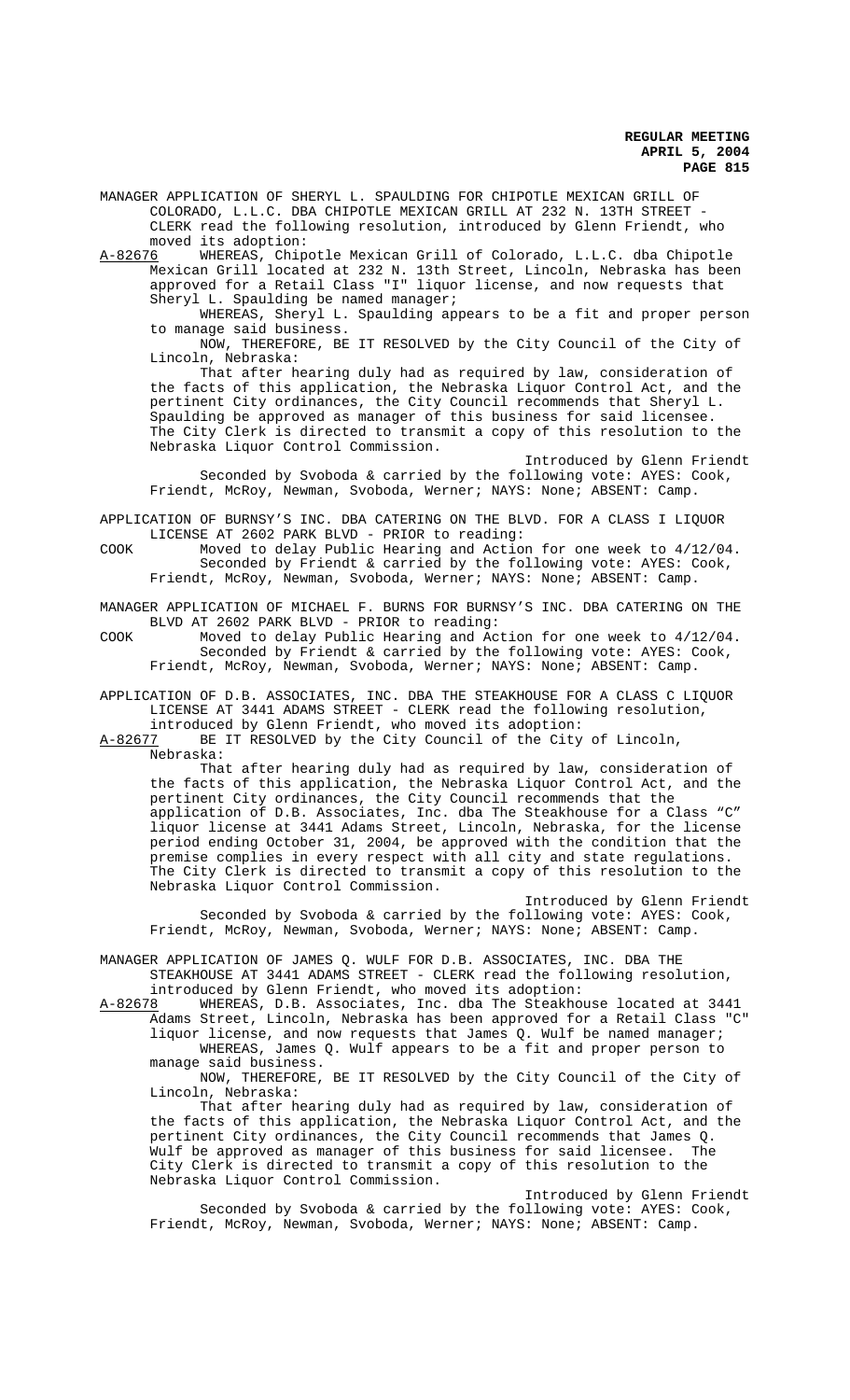APPLICATION OF DLH, INC. DBA COACHES SPORTS BAR & GRILL FOR A CLASS I (SPIRITS, WINE, BEER, ON SALE) LIQUOR LICENSE AT 640 W. PROSPECTOR COURT - PRIOR to reading:

FRIENDT Moved to reconsider for Public Hearing and Action in one week on 4/12/04.

Seconded by Svoboda & carried by the following vote: AYES: Friendt, McRoy, Newman, Svoboda, Werner; NAYS: Cook; ABSENT: Camp.

MANAGER APPLICATION OF DUANE L. HARTMAN FOR DLH, INC. DBA COACHES SPORTS BAR & GRILL AT 640 W. PROSPECTOR COURT - PRIOR to reading:<br>FRIENDT Moved to reconsider for Public Hearing and Act Moved to reconsider for Public Hearing and Action in one week on

4/12/04.

Seconded by Svoboda & carried by the following vote: AYES: Friendt, McRoy, Newman, Svoboda, Werner; NAYS: Cook; ABSENT: Camp.

#### **ORDINANCES - 2ND READING**

- APPROVING A SUBLEASE AGREEMENT BETWEEN THE CITY AND EXPERIENCE WORKS FOR PROVIDING JOB TRAINING AND EMPLOYMENT SERVICES UNDER THE WORKFORCE INVESTMENT ACT - CLERK read an ordinance, introduced by Jonathan Cook, accepting and approving a Sublease Agreement between the City of Lincoln and Experience Works for a lease of space at 1010 N Street, Lincoln, Lancaster County, Nebraska for a term of October 1, 2003 through June 30, 2004 whereby the City of Lincoln is subleasing space to Experience Works at the One Stop Career Center for providing job training and employment services under the Workforce Investment Act, the second time.
- STREET NAME CHANGE 04002 RENAMING FISCHER DRIVE TO COTSWOLD LANE IN HERITAGE LAKES 1ST ADDITION, GENERALLY LOCATED AT S. 95TH STREET AND PINE LAKE ROAD - CLERK read an ordinance, introduced by Jonathan Cook, changing the name of Fischer Drive to Cotswold Lane located in Heritage Lakes 1st Addition, generally located at S. 95<sup>th</sup> Street and Pine Lake Road, as recommended by the Street Name Committee, the second time.
- DECLARING APPROXIMATELY 14,000 SQUARE FEET OF PROPERTY GENERALLY LOCATED AT 17TH AND PROSPECT STREET AS SURPLUS PROPERTY - CLERK read an ordinance, introduced by Jonathan Cook, declaring approximately 14,000 square feet of City-owned property generally located at 17<sup>th</sup> and Prospect Streets as surplus and authorizing the sale thereof, the second time.
- CHANGE OF ZONE 04008 AMENDING SECTION 27.28.080 OF THE LINCOLN MUNICIPAL CODE TO REVISE THE PARKING REQUIREMENTS IN THE R-T RESIDENTIAL TRANSITION DISTRICT TO ALLOW PARKING LOTS CLOSER THAN 20 FEET TO A RESIDENTIAL DISTRICT WHEN ABUTTING A NON-RESIDENTIAL USE - CLERK read an ordinance, introduced by Jonathan Cook, amending Section 27.28.080 of the Lincoln Municipal Code to revise the parking requirements in the R-T Residential Transition District to allow parking lots closer than 20 feet to a residential district when abutting a non-residential use; and repealing Section 27.28.080 of the Lincoln Municipal Code as hitherto existing, the second time.
- CHANGE OF ZONE 04012 APPLICATION OF HARTLAND HOMES, INC. FOR A CHANGE OF ZONE FROM AGR AGRICULTURAL RESIDENTIAL DISTRICT TO R-3 RESIDENTIAL DISTRICT ON PROPERTY GENERALLY LOCATED AT S.W. 27TH STREET AND WEST SOUTH STREET - CLERK read an ordinance, introduced by Jonathan Cook, amending the Lincoln Zoning District Maps attached to and made a part of Title 27 of the Lincoln Municipal Code, as provided by Section 27.05.020 of the Lincoln Municipal Code, by changing the boundaries of the districts established and shown thereon, the second time.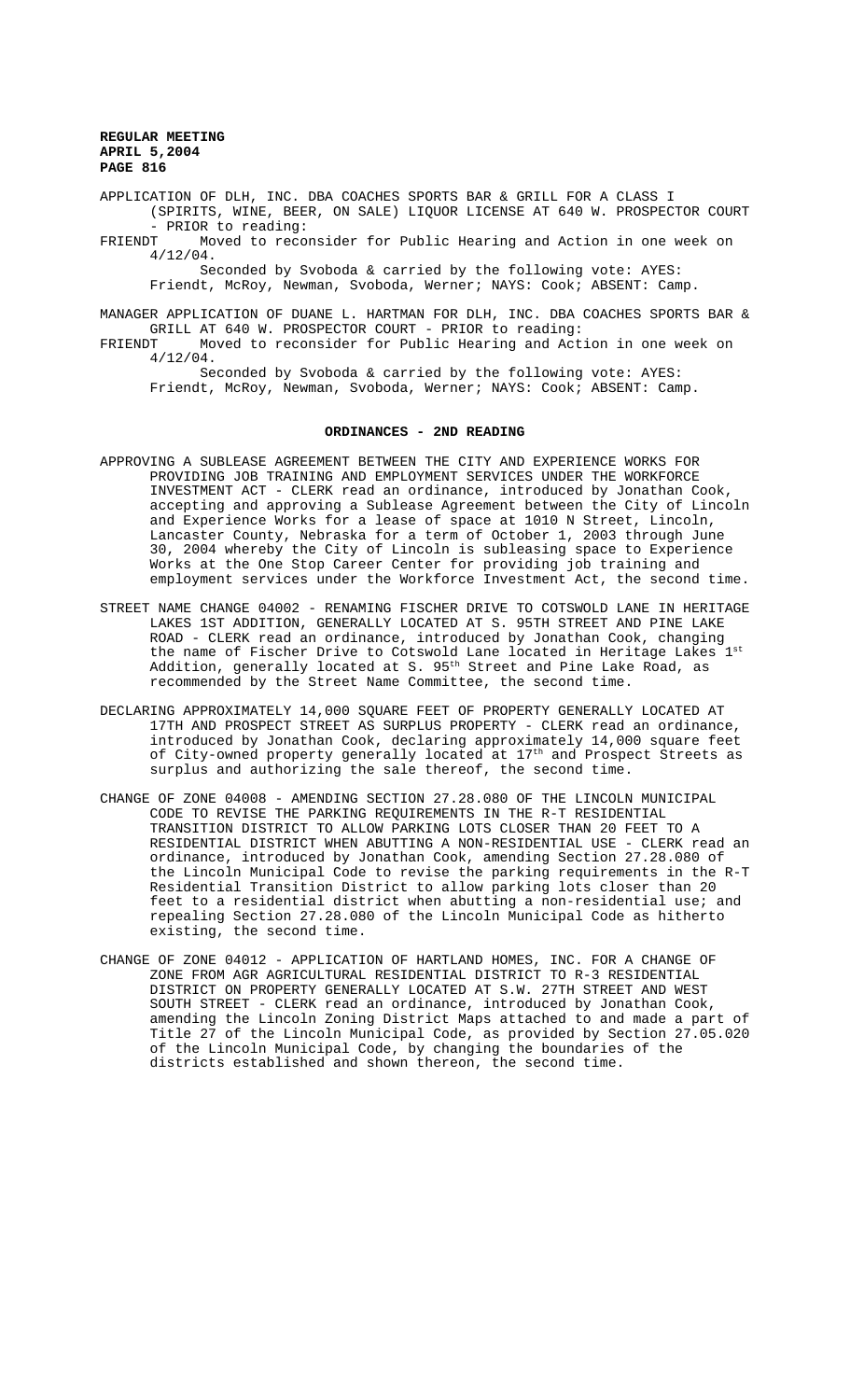#### **RESOLUTIONS**

REAPPOINTING KATE KULESHER AND DR. LISA PETERSON TO THE LINCOLN-LANCASTER COUNTY BOARD OF HEALTH FOR A THREE-YEAR TERM EXPIRING APRIL 15, 2007 - CLERK read the following resolution, introduced by Glenn Friendt, who moved its adoption:

A-82679 BE IT RESOLVED by the City Council of the City of Lincoln, Nebraska: That the reappointment of Kate Kulesher and Dr. Lisa Peterson to the Lincoln-Lancaster County Board of Health for a three-year term expiring April 15, 2007 is hereby approved.

Introduced by Glenn Friendt Seconded by McRoy & carried by the following vote: AYES: Cook, Friendt, McRoy, Newman, Svoboda, Werner; NAYS: None; ABSENT: Camp.

REAPPOINTING ROBERTA STICK, HOLLY BURNS, KATHLEEN UHRMACHER, AND BRIDGET CHRISTENSEN TO THE LINCOLN-LANCASTER WOMEN'S COMMISSION FOR A TWO-YEAR TERM EXPIRING MARCH 1, 2006 - CLERK read the following resolution, introduced by Glenn Friendt, who moved its adoption:

A-82680 BE IT RESOLVED by the City Council of the City of Lincoln, Nebraska:

That the reappointment of Roberta Stick, Holly Burns, Kathleen Uhrmacher, and Bridget Christensen to the Lincoln-Lancaster Women's Commission for a two-year terms expiring March 1, 2006 is hereby approved.

Introduced by Glenn Friendt Seconded by Svoboda & carried by the following vote: AYES: Cook, Friendt, McRoy, Newman, Svoboda, Werner; NAYS: None; ABSENT: Camp.

APPOINTING ELIZABETH RODACKER, DANJA M. SIDERS, AND JERI L. BRADT TO THE LINCOLN-LANCASTER WOMEN'S COMMISSION FOR TERMS EXPIRING MARCH 1, 2006, MARCH 1, 2006, AND MARCH 1, 2005, RESPECTIVELY - CLERK read the following resolution, introduced by Glenn Friendt, who moved its adoption:<br>A-82681 BE

BE IT RESOLVED by the City Council of the City of Lincoln, Nebraska:

That the appointment of Elizabeth Rodacker, Danja M. Siders, and Jeri L. Brandt to the Lincoln-Lancaster Women's Commission for terms expiring March 1, 2006, March 1, 2006, and March 1, 2005, respectively, is hereby approved.

Introduced by Glenn Friendt Seconded by Svoboda & carried by the following vote: AYES: Cook, Friendt, McRoy, Newman, Svoboda, Werner; NAYS: None; ABSENT: Camp.

SPECIAL PERMIT 04001 - APPLICATION OF US CELLULAR WIRELESS COMMUNICATIONS FOR AUTHORITY TO CONSTRUCT A 155' MONOPOLE FOR WIRELESS FACILITIES, WITH WAIVER TO THE REQUIRED FALL ZONE AND LANDSCAPING, ON PROPERTY GENERALLY LOCATED ONE-HALF MILE NORTH OF THE INTERSECTION OF N. 70<sup>TH</sup> AND FLETCHER AVENUE- CLERK read the following resolution, introduced by Glenn Friendt, who moved its adoption:<br>A-82682 WHEREAS, U.S. Cellular Wir

WHEREAS, U.S. Cellular Wireless Communications has submitted an application designated as Special Permit No. 04001 for authority to construct a 155 foot monopole for wireless facilities, with waivers to the required fall zone and landscaping, on property generally located one-half mile north of the intersection of North 70th Street and Fletcher Avenue, and legally described to wit:

Lot 10 I.T. in the Southwest Quarter of Section 34,

Township 11 North, Range 7 East of the 6th P.M.,

Lancaster County, Nebraska;

WHEREAS, the real property adjacent to the area included within the site plan for this 155 foot tall monopole will not be adversely affected; and

WHEREAS, said site plan together with the terms and conditions hereinafter set forth are consistent with the intent and purpose of Title 27 of the Lincoln Municipal Code to promote the public health, safety, and general welfare.

NOW, THEREFORE, BE IT RESOLVED by the City Council of the City of Lincoln, Nebraska: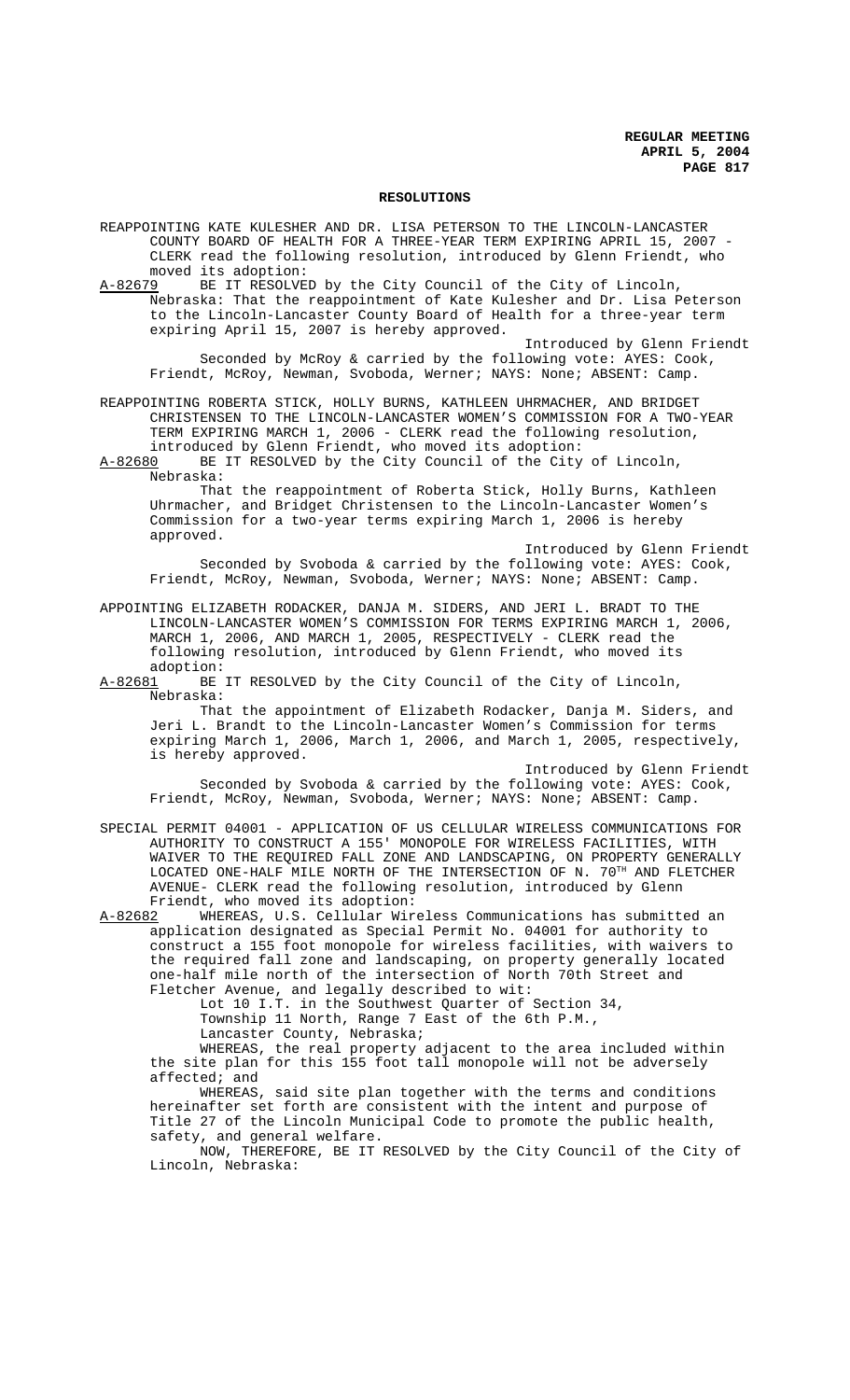That the application of U.S. Cellular Wireless Communications, hereinafter referred to as "Permittee", to construct a 155 foot monopole for wireless facilities, on the property legally described above, be and the same is hereby granted under the provisions of Section 27.63.720 of the Lincoln Municipal Code upon condition that installation of said wireless communication tower be in strict compliance with said application, the site plan, and the following additional express terms, conditions, and requirements: 1. This permit approves:

- a. A 155 foot monopole tower for wireless facilities capable of accommodating at least five wireless carriers consistent with the revised site plan.
- b. A waiver of the landscaping required by Section 27.68.110(a) of the Design Standards for Zoning, provided that if the existing trees on the adjacent property are removed they must be replaced on site.
- 2. Before receiving building permits: a. The construction plans must conform to the approved
	- plans. b. The Permittee must submit a surety approved by the City Attorney in an amount adequate to guarantee the removal of the facility.
- 3. Before use of the facility, all development and construction must be completed in conformance with the approved plans.
- 4. All privately-owned improvements must be permanently maintained by the Permittee.
- 5. The site plan approved by this permit shall be the basis for all interpretations of setbacks, yards, locations of buildings, locations of parking and circulation elements, and similar matters.
- 6. The terms, conditions, and requirements of this resolution shall be binding and obligatory upon the Permittee, its successors, and assigns. The building official shall report violations to the City Council which may revoke the special permit or take such other action as may be necessary to gain compliance.
- 7. The Permittee shall sign and return the City's letter of acceptance to the City Clerk within 30 days following approval of the special permit, provided, however, said 30 day period may be extended up to six months by administrative amendment. The City Clerk shall file a copy of the resolution approving the special permit and the letter of acceptance with the Register of Deeds, filing fees therefor to be paid in advance by the Permittee. Introduced by Glenn Friendt

Seconded by Svoboda & carried by the following vote: AYES: Cook, Friendt, McRoy, Newman, Svoboda, Werner; NAYS: None; ABSENT: Camp.

SPECIAL PERMIT 04010 - APPLICATION OF POTENTIAL II, L.L.C. FOR AUTHORITY TO SELL ALCOHOLIC BEVERAGES FOR CONSUMPTION ON THE PREMISES ON PROPERTY GENERALLY LOCATED AT 7301 S. 27<sup>TH</sup> STREET - CLERK read the following resolution, introduced by Glenn Friendt, who moved its adoption:

A-82683 WHEREAS, Potential II, L.L.C. has submitted an application designated as Special Permit No. 04010 for authority to sell alcoholic beverages for consumption on the premises generally located at 7301 South 27th Street, legally described as:

Lot 1, Block 1, Tamarin Ridge Addition, located in the

South Half of the Northeast Quarter of Section 24,

Township 9 North, Range 6 East of the 6th P.M.,

Lincoln, Lancaster County, Nebraska; and

WHEREAS, the real property adjacent to the area included within the site plan for this permit to sell alcoholic beverages on the premises will not be adversely affected; and

WHEREAS, said site plan together with the terms and conditions hereinafter set forth are consistent with the intent and purpose of Title 27 of the Lincoln Municipal Code to promote the public health, safety, and general welfare.

NOW, THEREFORE, BE IT RESOLVED by the City Council of the City of Lincoln, Nebraska: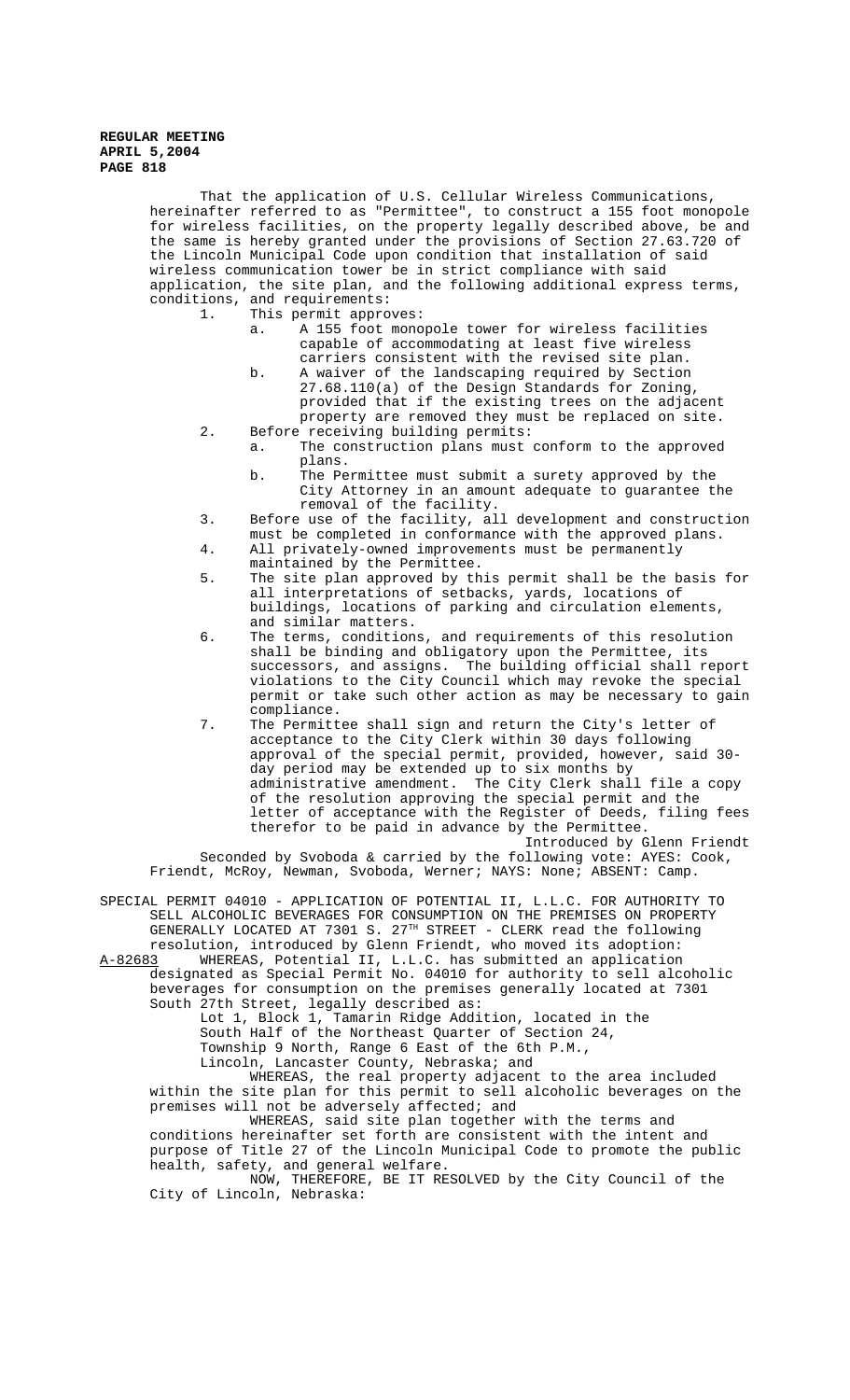That the application of Potential II, L.L.C., hereinafter referred to as "Permittee", to sell alcoholic beverages for consumption on the premises on property legally described above be and the same is hereby granted under the provisions of Section 27.63.680 of the Lincoln Municipal Code upon condition that operation of said licensed premises be in strict compliance with said application, the site plan, and the following additional express terms, conditions, and requirements:

1. This permit approves the sale of alcoholic beverages for consumption on the premises only at 7301 South 27th Street.

2. Before the sale of alcohol for consumption on the premises, all development and construction must conform to the approved plans. 3. The site plan, approved by this permit, shall be the basis for all interpretations of setbacks, yards, locations of buildings, location of parking and circulation elements, and similar matters.

4. The terms, conditions, and requirements of this resolution shall be binding and obligatory upon the Permittee, its successors, and assigns. The building official shall report violations to the City Council which may revoke the special permit or take such other action as may be necessary to gain compliance.<br>5. The Permittee shall sign

The Permittee shall sign and return the City's letter of acceptance to the City Clerk within 30 days following approval of the special permit, provided, however, said 30-day period may be extended up to six months by administrative amendment. The City Clerk shall file a copy of the resolution approving the special permit and the letter of acceptance with the Register of Deeds, filing fees therefor to be paid in advance by the Permittee.

Introduced by Glenn Friendt Seconded by Svoboda & carried by the following vote: AYES: Cook, Friendt, McRoy, Newman, Svoboda, Werner; NAYS: None; ABSENT: Camp.

SETTING THE HEARING DATE OF MONDAY, APRIL 19, 2004 AT 1:30 PM FOR AN APPLICATION OF GRANITE CITY FOOD & BREWERY LTD DBA GRANITE FOOD & BREWERY FOR A CLASS C LIQUOR LICENSE AND A CLASS L LIQUOR LICENSE AT 6150 "O" STREET - CLERK read the following resolution, introduced by Glenn Friendt, who moved its adoption:<br>A-82684 BE IT RESOLVED by the City Counc

A-82684 BE IT RESOLVED by the City Council, of the City of Lincoln, that a hearing date is hereby set for Monday, April 19, 2004, at 1:30 p.m. or as soon thereafter as possible in the City Council Chambers, County-City Building, 555 S.  $10^{\text{th}}$  Street, Lincoln, NE, for he Application of Granite City Food & Brewery LTD dba Granite Food & Brewery for a Class C Liquor License and a Class L Liquor License at 6150 "O" Street. If the Police Dept. is unable to complete the investigation by

said time, a new hearing date will be set. Introduced by Glenn Friendt

Seconded by Svoboda & carried by the following vote: AYES: Cook, Friendt, McRoy, Newman, Svoboda, Werner; NAYS: None; ABSENT: Camp.

SPECIAL PERMIT NO. 1928A - APPLICATION OF THE DINERSTEIN COMPANIES TO DEVELOP STERLING UNIVERSITY PHASE 2 COMMUNITY UNIT PLAN TO ADD 171 DWELLING UNITS FOR 561 OCCUPANTS AND ADDITIONAL AMENITIES TO THE EXISTING STUDENT HOUSING PROJECT, WITH A WAIVER OF THE LANDSCAPE SCREEN, ON PROPERTY GENERALLY LOCATED WEST OF NORTH1ST STREET AND SOUTH OF CHARLESTON STREET - PRIOR to reading:

MCROY Moved to Amend No. 1.

Seconded by Cook & carried by the following vote: AYES: Cook,

Friendt, McRoy, Newman, Svoboda, Werner; NAYS: None; ABSENT: Camp.

CLERK Read the following resolution, introduced by Jonathan Cook, who moved for its adoption:

A-82685 WHEREAS, The Dinerstein Companies have submitted an application designated as Special Permit No. 1928A for authority to amend Sterling University Phase 2 Community Unit Plan by adding 171 dwelling units for 561 occupants and additional amenities to the existing student housing project on property generally located west of North 1st Street and south of Charleston Street, and legally described to wit:

Northeast Tract:

Lot 91 I.T. and a portion of Lot 81 I.T. and Lot 90 I.T., located in the Southeast Quarter of Section 15 and Lots 302, and a portion of Lot 263 I.T. and Lot 303 I.T., located in the Northeast Quarter of Section 22, all located in Township 10 North, Range 6 East of the 6th P.M., Lancaster County, Nebraska and being more particularly described by metes and bounds as follows: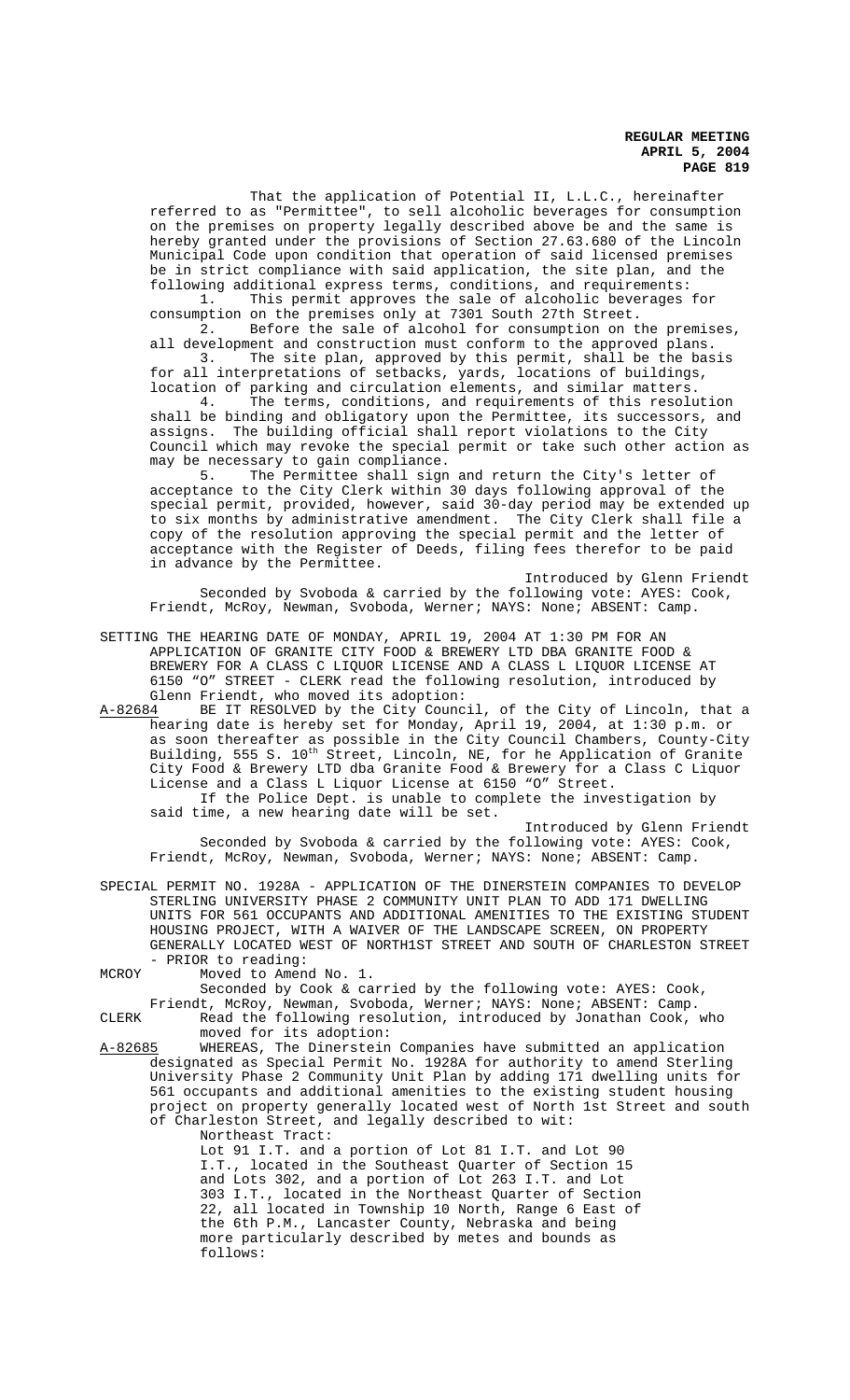Referring to a found LCSM aluminum cap, being the North Quarter corner of Section 22, Township 10 North, Range 6 East of the 6th P.M., Lancaster County, Nebraska; thence north 89 degrees 13 minutes 59 seconds east (an assumed bearing) and on the north line of Northeast Quarter of said Section 22, a distance of  $464.04$  feet to a point (0.10 feet south and 0.11 feet east of a found 3/4" square pipe) being the southwest corner of Lot 86 I.T., located in the Southeast Quarter of Section 15, Township 10 North, Range 6 East of the 6th P.M., Lancaster County, Nebraska and also said point is on the easterly rightof-way line of the Union Pacific Railroad and the point of beginning; thence north 47 degrees 11 minutes 19 seconds west, and on the westerly line of Lot 91 I.T. of said Section 15 or the easterly right-of-way line of said Union Pacific Railroad, a distance of 532.33 feet to a found 3/4" square pipe, being the northwest corner of Lot 91 I.T. of said Section 15 and also a point on a curve to the left; thence on a curve to the left and on the northerly line of Lot 91 I.T. of said Section 15, having a radius of 2989.79 feet, and a central angle of 04 degrees 35 minutes 11 seconds with a chord bearing of north 75 degrees 56 minutes 05 seconds east, a chord distance of 239.26 feet to a found 3/4" square pipe, being the point of non-tangency, thence north 73 degrees 38 minutes 10 seconds east, and on the northerly line of Lot 91 I.T. of said Section 15, a distance of 1416.97 feet to a set 5/8" rebar, being the north-northeast corner of Lot 91 I.T. of said Section 15 and also said point is on the southerly right-of-way line of Charleston Street; thence south 61 degrees 32 minutes 29 seconds east, and on the northerly line of Lot 91 I.T. of said Section 15 or the southerly right-of-way line of said Charleston Street, a distance of 8.76 feet to a found 5/8" rebar, being a point on a curve to the left; thence on a curve to the left and on the northerly line of Lot 91 I.T. of said Section 15 or southerly right-of-way line of said Charleston Street, having a radius of 66.00 feet, an arc length of 200.08 feet and a central angle of 173 degrees 41 minutes 28 seconds, with a chord bearing of south 54 degrees 19 minutes 47 seconds east, a chord distance of 131.80 feet to a found 5/8" rebar, being the point of non-tangent reverse curvature; thence on a curve to the right and on the northerly line of Lot 91 I.T. of said Section 15 or the southerly right-of-way line of said Charleston Street, having a radius of 20.00 feet, an arc length of 10.86 feet and a central angle of 31 degrees 06 minutes 24 seconds, with a chord bearing of north 54 degrees 19 minutes 04 seconds east, a chord distance of 10.73 feet to a found 5/8" rebar, being the east-northeast corner of Lot 91 I.T. or the northwest corner of Lot 90 I.T. of said Section 15; thence south 28 degrees 29 minutes 31 seconds west, and on the east line of Lot 91 I.T. or the west line of Lot 90 I.T. of said Section 15, a distance of 433.54 feet to a found 5/8" rebar; thence south 00 degrees 16 minutes 21 seconds west, and on the east line of Lot 91 I.T. or the west line of Lot 90 I.T. of said Section 15, a distance of 209.81 feet to a point; thence north 90 degrees 00 minutes 00 seconds east, a distance of 306.90 feet to a point; thence south 43 degrees 01 minutes 01 seconds east, a distance of 18.18 feet to a point; thence north 90 degrees 00 minutes 00 seconds east, a distance of 356.21 feet to a point; thence north 00 degrees 00 minutes 00 seconds east, a distance of 60.39 feet to a point; thence north 90 degrees 00 minutes 00 seconds east, a distance of 77.86 feet to a point; thence north 00 degrees 00 minutes 33 seconds west, a distance of 37.91 feet to a point, being the point of curvature;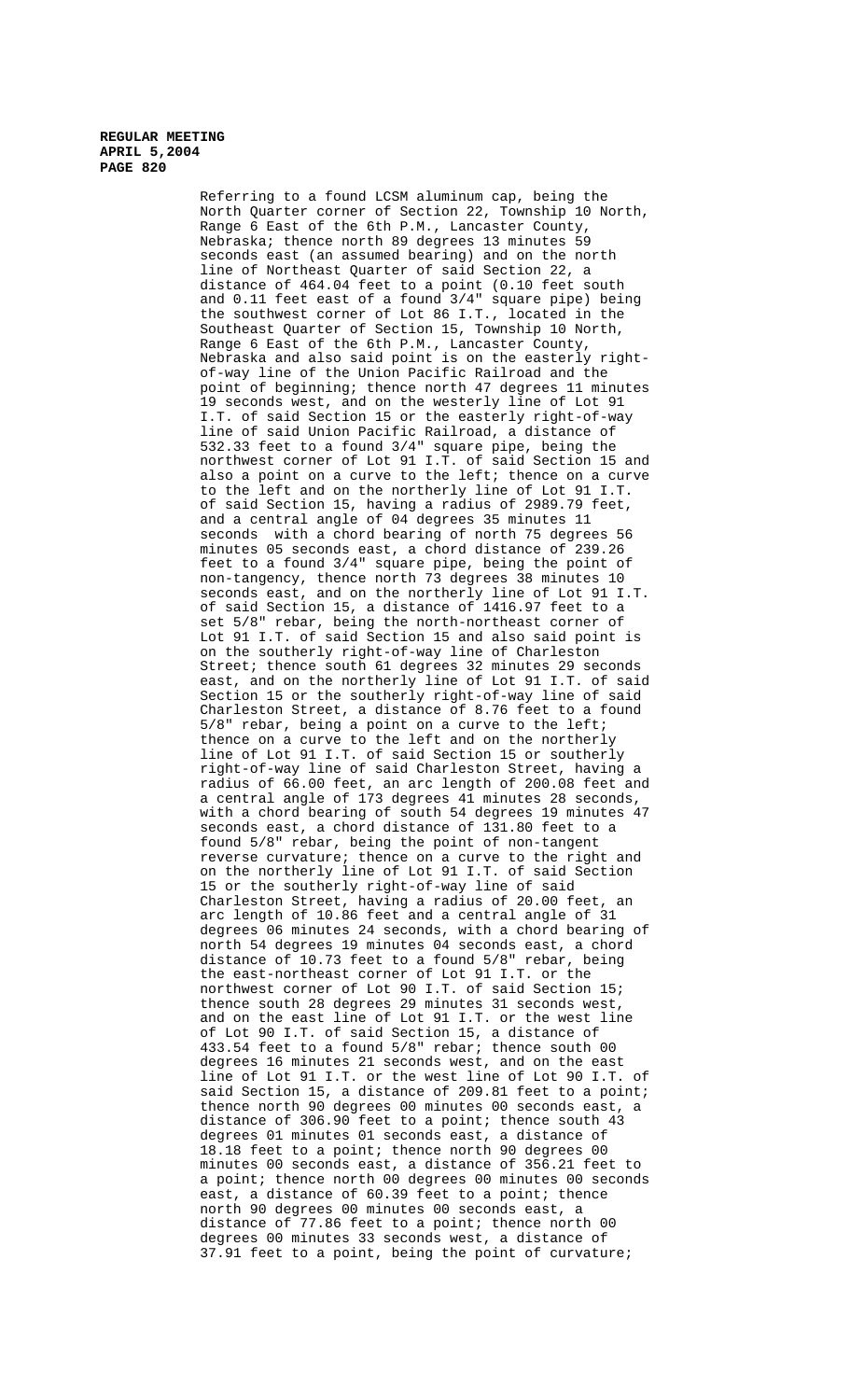thence on a curve to the right having a radius of 280.00 feet, an arc length of 89.48 feet and a central angle of 18 degrees 18 minutes 39 seconds, with a chord bearing of north 09 degrees 08 minutes 46 seconds east, a chord distance of 89.10 feet to a point; thence south 61 degrees 30 minutes 40 seconds east, a distance of 150.36 feet to a point; thence south 00 degrees 00 minutes 00 seconds east, a distance of 114.49 feet to a point; thence north 90 degrees 00 minutes 00 seconds east, a distance of 113.20 feet to a point; thence south 00 degrees 00 minutes 00 seconds east, a distance of 351.24 feet to a point; thence north 90 degrees 00 minutes 00 seconds west, a distance of 709.15 feet to a point; thence south 44 degrees 08 minutes 35 seconds west, a distance of 27.87 feet to a point; thence north 90 degrees 00 minutes 00 seconds west, a distance of 94.18 feet to a point; thence north 47 degrees 56 minutes 44 seconds west, a distance of 39.71 feet to a point; thence north 90 degrees 00 minutes 00 seconds west, a distance of 28.23 feet to a point; thence south 33 degrees 05 minutes 04 seconds west, a distance of 26.97 feet to a point; thence north 90 degrees 00 minutes 00 seconds west, a distance of 132.84 feet to a point; thence south 01 degrees 23 minutes 12 seconds west, a distance of 78.42 feet to a point; thence south 06 degrees 29 minutes 48 seconds west, a distance of 109.62 feet to a point; thence south 11 degrees 03 minutes 59 seconds west, a distance of 87.73 feet to a point; thence south 64 degrees 47 minutes 55 seconds east, a distance of 101.73 feet to a point on the east line of Lot 303 or the west line of Lot 263 I.T., located in the Northeast Quarter of Section 22, Township 10 North, Range 6 East of the 6th P.M., Lancaster County, Nebraska; thence south 00 degrees 19 minutes 52 seconds west, and on the east line of Lot 303 or the west line of Lot 263 I.T., of said Section 22, a distance of 473.42 feet to a set 5/8" rebar being the southeast corner of Lot 303 I.T. or the southwest corner of Lot 263 I.T. of said Section 22 and also said point is on the easterly right-of-way line of said Union Pacific Railroad; thence north 46 degrees 57 minutes 37 seconds west, and on the westerly line of Lot 302 I.T. and Lot 303 I.T. of said Section 22 or the easterly right-of-way line of said Union Pacific Railroad, a distance of 1491.64 feet to a point (0.31 feet south and 0.32 feet east of a found 3/4" square pipe) being the northwest corner of Lot 302 I.T. and on the north line of the Northeast Ouarter of said Section 22 and also said point is on the south line of Lot 91 I.T. of said Section 15; thence south 89 degrees 13 minutes 59 seconds west, on the north line of the Northeast Quarter of said Section 22 and the north right-of-way line of said Union Pacific Railroad or the south line of Lot 91 I.T. of said Section 15, a distance of 69.64 feet to the point of beginning and containing a calculated area of 1,751,506.05 square feet or 40.209 acres, more or less; and Southwest Tract: Lot 85 I.T., located in the South Half of Section 15

and Lot 132 I.T., located in the Northeast Quarter of Section 22, all located in Township 10 North, Range 6 East of the 6th P.M., Lancaster County, Nebraska and being more particularly described by metes and bounds as follows: Referring to a found LCSM aluminum cap, being the North Quarter corner of Section 22, Township 10 North,

Range 6 East of the 6th P.M., Lancaster County, Nebraska; thence north 89 degrees 14 minutes 00 seconds east (an assumed bearing) and on the north line of the Northeast Quarter of said Section 22, a distance of 97.21 feet to a found 5/8" rebar, being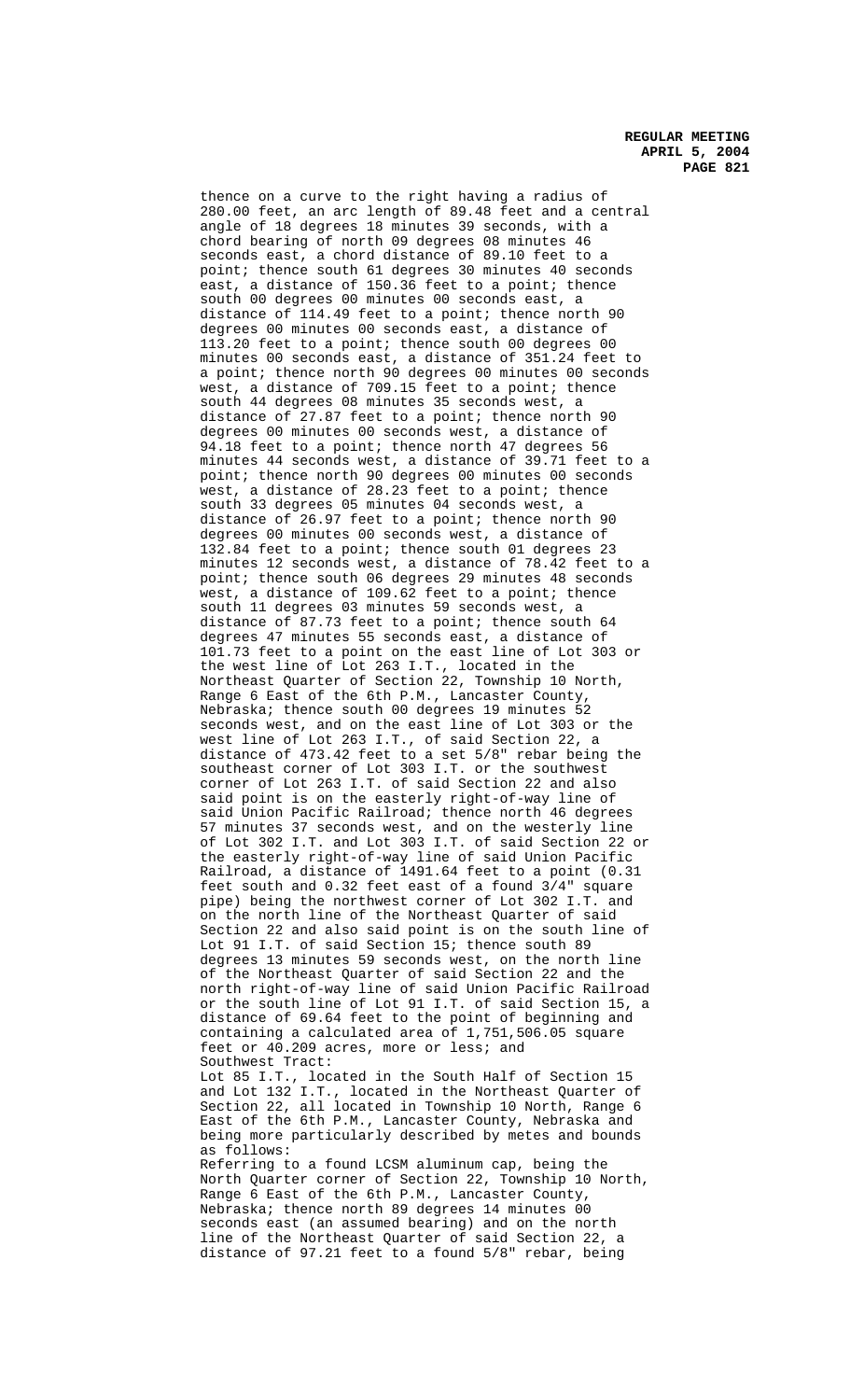the southwesterly corner of Lot 85 I.T., located in the South Half of Section 15 or the northwesterly corner of Lot 132 I.T., located in the Northeast Quarter of Section 22, all located in Township 10 North, Range 6 East of the 6th P.M., Lancaster County, Nebraska and also said point is on the easterly rightof-way line of the Burlington Northern and Santa Fe Railway and the point of beginning; thence north 34 degrees 56 minutes 54 seconds west, and on the westerly line of Lot 85 I.T. of said Section 15 or the easterly right-of-way line of said Burlington Northern and Santa Fe Railway, a distance of 488.65 feet to a point, being the northwesterly corner of Lot 85 I.T. of said Section 15 and said point is on the southerly right-of-way of Oak Creek and a point on a curve to the left; thence on a curve to the left and on the northerly line of Lot 85 I.T. of said Section 15 or the southerly right-of-way line of said Oak Creek, having a radius of 2914.79 feet, an arc length of 63.97 feet and a central angle of 01 degrees 15 minutes 27 seconds, with a chord bearing of north 82 degrees 25 minutes 13 seconds east, a chord distance of 63.96 feet to a point, being the northeasterly corner of Lot 85 I.T. of said Section 15 and also said point is on the westerly right-of-way line of Union Pacific Railway; thence south 47 degrees 10 minutes 43 seconds east and on the easterly line of Lot 85 I.T. of said Section 15 or the westerly right-of-way line of said Union Pacific Railway, a distance of 597.31 feet to a found 5/8" rebar, being a point on the north line of the Northeast Quarter and the southeasterly corner of Lot 85 I.T. of said Section 15; thence south 89 degrees 14 minutes 00 seconds west, and on the north line of the Northeast Quarter of said Section 22 and the north right-of-way line of said Union Pacific Railway or the south line of Lot 85 I.T. of said Section 15, a distance of 74.35 feet to a found 5/8" rebar, being the northeasterly corner of Lot 132 I.T. of said Section 22 and the westerly right-of-way line of said Union Pacific Railway; thence south 46 degrees 57 minutes 39 seconds east, and on the easterly line of Lot 132 I.T. of said Section 22 or the westerly right-of-way line of said Union Pacific Railway, a distance of 2251.73 feet to a found 5/8" rebar, being the southeasterly corner of Lot 132 I.T. of said Section 22; thence north 89 degrees 24 minutes 42 seconds west, and on the southerly line of Lot 132 I.T. of said Section 22, a distance of 659.59 feet to a found 5/8" rebar, being the southwesterly corner of Lot 132 I.T. of said Section 22 or a point on the easterly right-of-way line of said Burlington Northern and Santa Fe Railway and also on a curve to the right; thence on the curve to the right and on the southwesterly line of Lot 132 I.T. of said Section 22 or the easterly right-of-way line of said Burlington Northern and Santa Fe Railway, having a radius of 1046.28 feet, an arc length of 88.61 feet and a central angle of 04 degrees 51 minutes 08 seconds with a chord bearing of north 37 degrees 22 minutes 02 seconds west, a chord distance of 88.58 feet to a found 5/8" rebar; thence south 55 degrees 03 minutes 32 seconds west, and on the southeasterly line of Lot 132 I.T. of said Section 22 or the northwesterly right-of-way line of said Burlington Northern and Santa Fe Railway, a distance of 50.00 feet to a found 5/8" rebar, being the west-southwesterly corner of Lot 132 I.T. of said Section 22; thence north 34 degrees 56 minutes 54 seconds west, and on the westerly line of Lot 132 I.T. of said Section 22 or the easterly right-of-way line of said Burlington Northern and Santa Fe Railway, a distance of 1813.29 feet to the point of beginning and containing a calculated area of 720,925.78 square feet or 16.550 acres, more or less;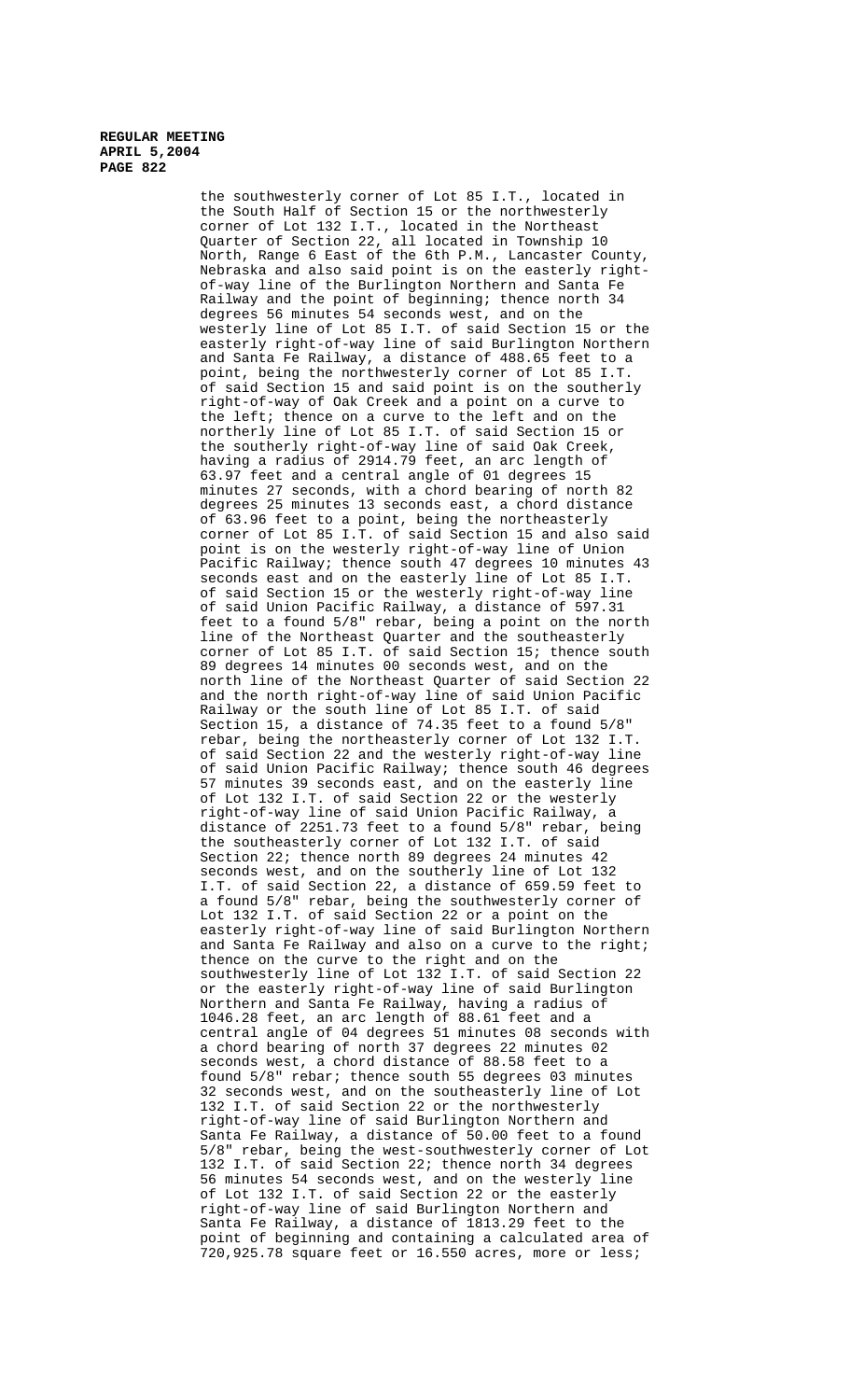WHEREAS, the real property adjacent to the area included within the site plan for this amendment to the Community Unit Plan will not be adversely affected; and

WHEREAS, said site plan together with the terms and conditions hereinafter set forth are consistent with the intent and purpose of Title 27 of the Lincoln Municipal Code to promote the public health, safety, and general welfare.

NOW, THEREFORE, BE IT RESOLVED by the City Council of the City of Lincoln, Nebraska:

That the application of The Dinerstein Companies, hereinafter referred to as "Permittee", to amend Sterling University Phase 2 Community Unit Plan by adding 171 dwelling units for 561 occupants and additional amenities to the existing student housing project, on the property legally described above, be and the same is hereby granted under the provisions of Section 27.63.320 and Chapter 27.65 of the Lincoln Municipal Code upon condition that construction and operation of said addition to the Community Unit Plan be in strict compliance with said application, the site plan, and the following additional express terms, conditions, and requirements:<br>1. This permit approves the addition of

This permit approves the addition of 171 dwelling units, 110 of which are dwellings for non-related persons with 440 occupants. The total approved density for Phases 1 and 2 is 328 dwelling units, 276 of which are dwellings for non-related persons with 1028 occupants.<br>2.

The requirement of the Design Standards for Screening and Landscaping that landscape screening be provided in community unit plans is waived.

3. Before receiving building permits:

- a. The Permittee must submit an acceptable revised plan with eight copies.
- b. The construction plans must conform to the approved plans.
- c. Final plats within the area of this community unit plan must be approved by the City.

4. Before occupying the dwelling units all development and construction must be completed in conformance with the approved plans.

5. All privately-owned improvements must be permanently

maintained by the Permittee.<br>6. The site p The site plan approved by this permit shall be the basis for all interpretations of setbacks, yards, locations of buildings, location of parking and circulation elements, and similar matters.

7. The terms, conditions, and requirements of this resolution shall be binding and obligatory upon the Permittee, its successors, and assigns. The building official shall report violations to the City Council which may revoke the special permit or take such other action as may be necessary to gain compliance.<br>8. The Permittee shall sign and retur.

The Permittee shall sign and return the City's letter of acceptance to the City Clerk within 30 days following approval of the special permit, provided, however, said 30-day period may be extended up to six months by administrative amendment. The City Clerk shall file a copy of the resolution approving the special permit and the letter of acceptance with the Register of Deeds, filing fees therefor to be paid in advance by the Permittee.

Introduced by Jonathan Cook Seconded by Svoboda & carried by the following vote: AYES: Cook, Friendt, McRoy, Newman, Svoboda, Werner; NAYS: None; ABSENT: Camp.

PRELIMINARY PLAT NO. 03011 - ACCEPTING AND APPROVING THE PRELIMINARY PLAT OF OUTFIELD PARK, CREATING FIVE LOTS AND SIX OUTLOTS WITH WAIVERS TO ALLOW SIDEWALKS ON ONLY ONE SIDE OF PRIVATE STREET, PUBLIC WATER MAIN ADJACENT TO DRIVEWAY, AND BLOCK LENGTH IN EXCESS OF 1,000 FEET, ON PROPERTY GENERALLY LOCATED WEST OF NORTH1ST STREET AND SOUTH OF CHARLESTON STREET - PRIOR to reading:

MCROY Moved to Amend No. 1.

Seconded by Svoboda & carried by the following vote: AYES: Cook, Friendt, McRoy, Newman, Svoboda, Werner; NAYS: None; ABSENT: Camp. CLERK Read the following resolution, introduced by Jonathan Cook, who

moved for its adoption: A-82686 WHEREAS, The Dinerstein Companies have submitted the preliminary plat of **Outfield Park** for acceptance and approval; and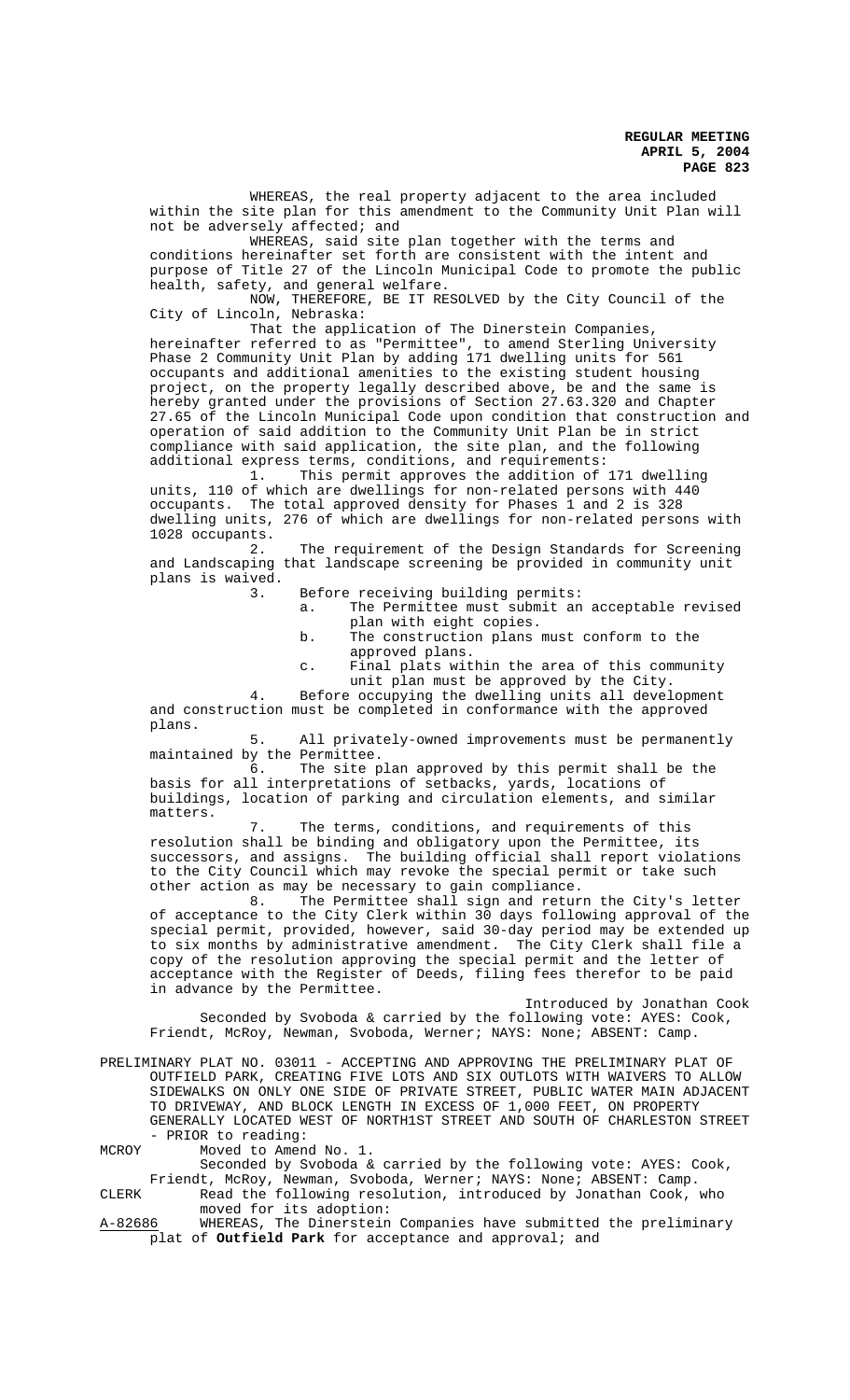> WHEREAS, the Lincoln City - Lancaster County Planning Commission has reviewed said preliminary plat and made recommendations as contained in the letter dated February 24, 2004, which is attached hereto as Exhibit "A".

NOW, THEREFORE, BE IT RESOLVED by the City Council of the City of Lincoln, Nebraska:

That the preliminary plat of **Outfield Park**, located

generally west of North 1st Street and south of Charleston Street as submitted by The Dinerstein Companies is hereby accepted and approved, subject to the terms and conditions set forth in Exhibit "A", which is attached hereto and made a part of this resolution as though fully set forth verbatim, except that site specific condition 1.1.17 is amended to insert 281,537 as the total cubic yard of fill which may be placed in the floodplain.

BE IT FURTHER RESOLVED that the City Council finds that the tract to be subdivided is surrounded by such development or unusual conditions that strict application of the subdivision requirements would result in actual difficulties or substantial hardship and the following modifications to the subdivision requirements are therefore approved:

1. The requirement of § 26.27.020 of the Lincoln Municipal Code that sidewalks be constructed along both sides of all streets within this subdivision is waived to allow a sidewalk along only the south side of Line Drive, the west side of North 2nd Street, and only one side of the new private roadway leading to the City Tow Lot.

2. The requirement of § 3.2 of the Water Main Design Standards that public water mains be installed along the public street or private roadway is waived to allow construction of a public water main adjacent to a driveway.

3. The requirement of § 26.23.130(a) of the Lincoln Municipal Code that block length not exceed 1000 feet between cross streets is waived for North 2nd Street.

Introduced by Jonathan Cook Seconded by Svoboda & carried by the following vote: AYES: Cook, Friendt, McRoy, Newman, Svoboda, Werner; NAYS: None; ABSENT: Camp.

APPROVING THE EDENTON WOODS ANNEXATION AND ZONING AGREEMENT BETWEEN THE CITY OF LINCOLN AND CASEYCO, INC. OUTLINING CERTAIN CONDITIONS AND UNDERSTANDINGS WITH REGARDS TO THE ANNEXATION OF 13.3 ACRES OF PROPERTY GENERALLY LOCATED NORTHEAST OF THE INTERSECTION OF ASHBROOK DRIVE AND HIGHWAY 2 - CLERK read an ordinance, introduced by Jonathan Cook, who

moved for its adoption:<br>A-82687 BE IT RESOLVED by BE IT RESOLVED by the City Council of the City of Lincoln, Nebraska:

That the agreement titled Edenton Woods Conditional Annexation and Zoning Agreement, which is attached hereto, marked as Attachment "A" and made a part hereof by reference, between the City of Lincoln and Caseyco, Inc., outlining certain conditions and understandings between the City and said Owner relating to the annexation of approximately 13.296 acres of property generally located northeast of the intersection of Ashbrook Drive and Highway 2 is approved.

BE IT FURTHER RESOLVED that the Mayor is authorized to execute the Annexation Agreement on behalf of the City.

BE IT FURTHER RESOLVED that the City Clerk is directed to return one fully executed copy of this Agreement to Rick Peo, Chief Assistant City Attorney, for distribution to the Owner.

BE IT FURTHER RESOLVED that the City Clerk is directed to record the Annexation Agreement or a summary memorandum thereof with the Register of Deeds, filing fees to be paid by the Owner.

Introduced by Jonathan Cook

Seconded by Svoboda & carried by the following vote: AYES: Cook, Friendt, McRoy, Newman, Svoboda, Werner; NAYS: None; ABSENT: Camp.

SPECIAL PERMIT NO. 1992 - APPLICATION OF CASEYCO TO DEVELOP EDENTON WOODS COMMUNITY UNIT PLAN CONSISTING OF 46 SINGLE-FAMILY AND ATTACHED

SINGLE-FAMILY UNITS, WITH A WAIVER OF THE LOT AREA, ON PROPERTY GENERALLY LOCATED NORTHEAST OF THE INTERSECTION OF ASHBROOK DRIVE AND HIGHWAY 2 - CLERK read the following resolution, introduced by Jonathan Cook, who moved for its adoption:<br>A-82688 WHEREAS, has subm

A-82688 WHEREAS, has submitted an application designated as Special Permit No. 1992 for authority to develop Edenton Woods Community Unit Plan consisting of 46 single-family and attached single-family dwelling units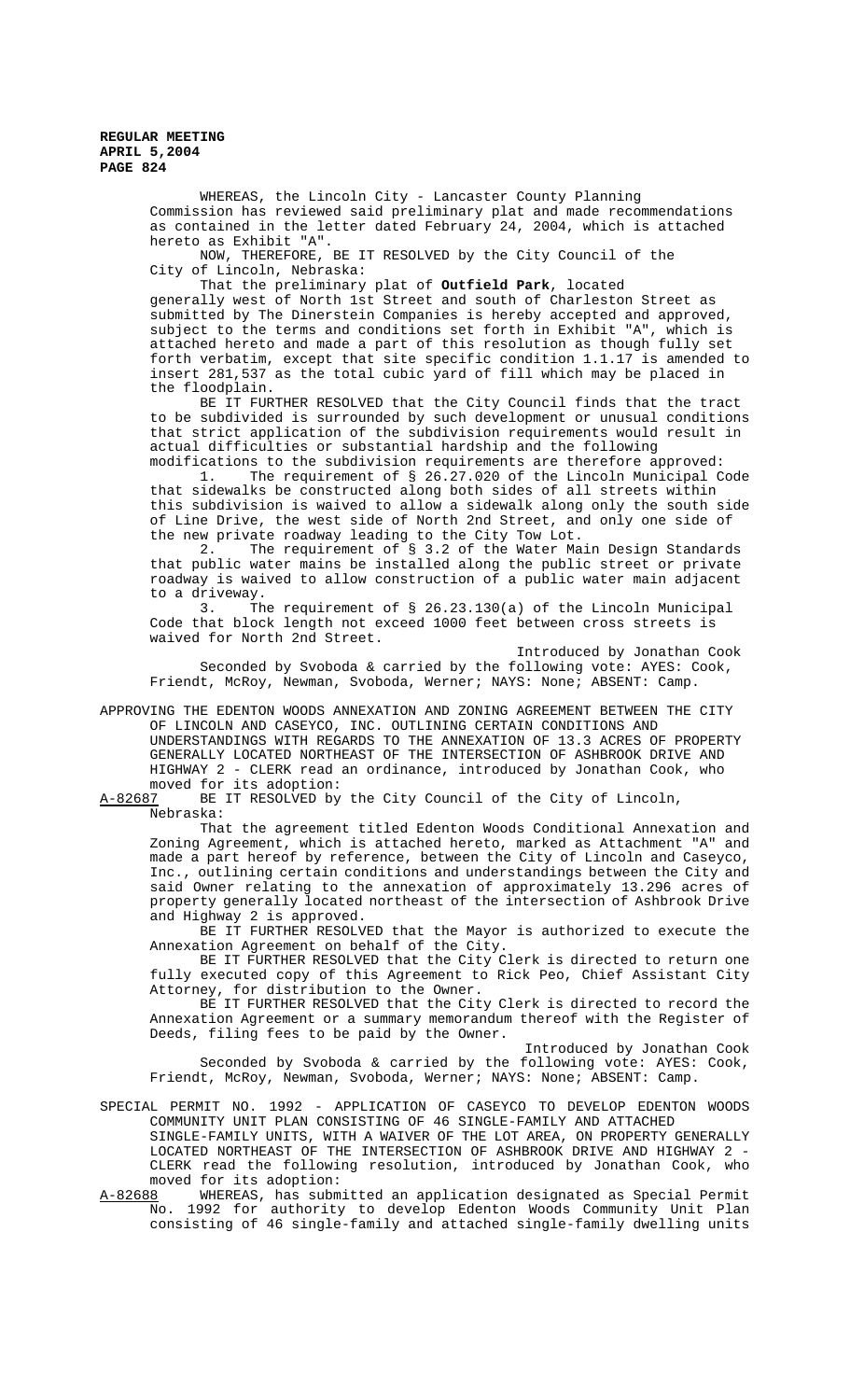with a request to waive the minimum lot area on property located northeast of the intersection of Ashbrook Drive and Highway 2, and legally described to wit:

Lot 76, located in the Southwest Quarter of Section 15, Township 9 North, Range 7 East of the 6th P.M., Lancaster County, Nebraska; and more fully described as follows:

Referring to the northwest corner of the Southwest Quarter of said Section 15; thence south 89 degrees 57 minutes 52 seconds east, on the north line of the Southwest Quarter of said Section 15, a distance of 2,064.27 feet to the point of beginning; thence south 89 degrees 57 minutes 52 seconds east, a distance of 591.63 feet; thence south 00 degrees 06 minutes 58 seconds west, on the east line of the Southwest Quarter of Section 15, a distance of 1080.00 feet; thence north 52 degrees 06 minutes 58 seconds west, a distance of 162.00 feet; thence north 79 degrees 42 minutes 41 seconds west, a distance of 218.50 feet; thence north 89 degrees 53 minutes 02 seconds west, a distance of 151.00 feet; thence south 36 degrees 01 minutes 38 seconds west, a distance of 166.24 feet; thence north 00 degrees 06 minutes 58 seconds east, a distance of 1076.00 feet to the north line of the Southwest Quarter of Section 15 and the point of beginning, containing 47 lots, 5 outlots, and a calculated area of 13.296 acres, more or less;

WHEREAS, the real property adjacent to the area included within the site plan for this Community Unit Plan will not be adversely affected; and

WHEREAS, said site plan together with the terms and conditions hereinafter set forth are consistent with the intent and purpose of Title 27 of the Lincoln Municipal Code to promote the public health, safety, and general welfare.

NOW, THEREFORE, BE IT RESOLVED by the City Council of the City of Lincoln, Nebraska:

That the application of Caseyco, hereinafter referred to as "Permittee", to develop Edenton Woods Community Unit Plan consisting of 46 single-family and attached family units on the property legally described above, be and the same is hereby granted under the provisions of Section 27.63.320 and Chapter 27.65 of the Lincoln Municipal Code upon condition that construction and operation of said community unit plan be in strict compliance with said application, the site plan, and the following additional express terms, conditions, and requirements:

1. This permit approves 46 single-family and attached singlefamily dwelling units with a waiver of the minimum lot area to allow for some of the lots to be smaller than the 5,000 square foot minimum required in the R-3 District when associated with a community unit plan.<br>2. Before receiving building permits:

Before receiving building permits:

- a. The Permittee must submit an acceptable revised and reproducible final plan including five copies.
- b. The construction plans must conform to the approved plans.
- c. Final plats within the area of this community unit plan must be approved by the City.

3. Before occupying the dwelling units all development and construction must be completed in conformance with the approved plans.

4. All privately-owned improvements must be permanently maintained by the Permittee or an appropriately established homeowners association approved by the City Attorney.

5. The site plan approved by this permit shall be the basis for all interpretations of setbacks, yards, locations of buildings, location of parking and circulation elements, and similar matters.<br>6. The terms, conditions, and requirements of t

The terms, conditions, and requirements of this resolution shall be binding and obligatory upon the Permittee, its successors, and assigns. The building official shall report violations to the City Council which may revoke the special permit or take such other action as may be necessary to gain compliance.

7. The Permittee shall sign and return the City's letter of acceptance to the City Clerk within 30 days following approval of the special permit, provided, however, said 30-day period may be extended up to six months by administrative amendment. The City Clerk shall file a copy of the resolution approving the special permit and the letter of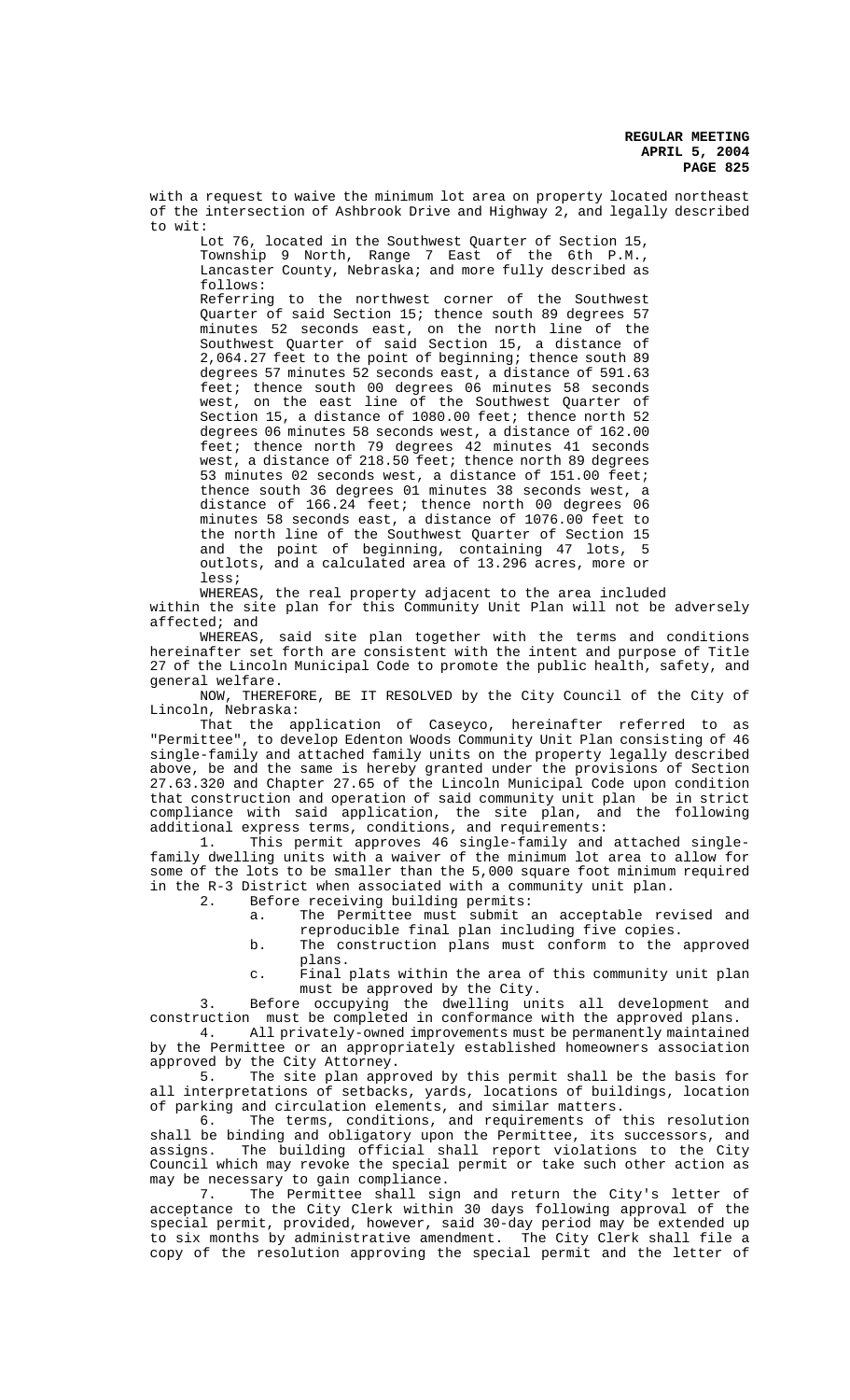> acceptance with the Register of Deeds, filing fees therefor to be paid in advance by the Permittee.

> Introduced by Jonathan Cook Seconded by Svoboda & carried by the following vote: AYES: Cook, Friendt, McRoy, Newman, Svoboda, Werner; NAYS: None; ABSENT: Camp.

PRELIMINARY PLAT NO. 02023 - ACCEPTING AND APPROVING THE PRELIMINARY PLAT OF EDENTON WOODS, CREATING 46 LOTS FOR RESIDENTIAL DEVELOPMENT AND FIVE OUTLOTS, WITH WAIVERS FOR MODIFICATION OF TURN-AROUNDS FOR PRIVATE ROADWAYS, TO ALLOW LOT LINES NOT RADIAL TO ROADWAYS, DOUBLE-FRONTAGE LOTS, INTERSECTION APPROACH GRADES, SIDEWALKS, AND BLOCK LENGTH, ON PROPERTY GENERALLY LOCATED NORTHEAST OF THE INTERSECTION OF ASHBROOK DRIVE AND HIGHWAY 2 - CLERK read the following resolution, introduced by Jonathan

Cook, who moved for its adoption:<br>A-82689 WHEREAS, Caseyco has submit WHEREAS, Caseyco has submitted the preliminary plat of Edenton Woods for acceptance and approval; and

WHEREAS, the Lincoln City - Lancaster County Planning Commission has reviewed said preliminary plat and made recommendations as contained in the letter dated July 14, 2003, which is attached hereto as Exhibit "A". NOW, THEREFORE, BE IT RESOLVED by the City Council of the City of

Lincoln, Nebraska:

That the preliminary plat of **Edenton Woods**, located northeast of the intersection of Ashbrook Drive and Highway 2 as submitted by Caseyco is hereby accepted and approved, subject to the terms and conditions set forth in Exhibit "A", which is attached hereto and made a part of this resolution as though fully set forth verbatim.

BE IT FURTHER RESOLVED that the City Council finds that the tract to be subdivided is surrounded by such development or unusual conditions that strict application of the subdivision requirements would result in actual difficulties or substantial hardship and the following modifications to the subdivision requirements are therefore approved:<br>1. The requirement of Section 26.23.1400

The requirement of Section  $26.23.140(c)$  of the Lincoln Municipal Code that lot lines be radial to roadways is waived for Lots 15 and 16, Block 1.

2. The requirement of Section 26.23.140(e) of the Lincoln Municipal Code that no lot shall have double frontage is waived to allow a private street adjacent to Lots 11-16, Block 2.

3. The intersection approach grade required under the City of Lincoln Design Standards is waived to connect Northshore Drive to Ashbrook Drive using the existing grade.

4. The requirement of § 26.27.020 of the Lincoln Municipal Code that sidewalks be installed along both sides of all streets within the subdivision is hereby waived along the east side of the private roadway adjacent to Pine Lake S.I.D.<br>5. The requirement of

The requirement of  $\S$  26.23.130(a) of the Lincoln Municipal Code that block length not exceed 1320 feet between cross streets is waived for Block 1.

Introduced by Jonathan Cook

Seconded by Svoboda & carried by the following vote: AYES: Cook, Friendt, McRoy, Newman, Svoboda, Werner; NAYS: None; ABSENT: Camp.

### **PETITIONS & COMMUNICATIONS**

THE FOLLOWING WERE REFERRED TO THE PLANNING DEPARTMENT:

Special Permit No. 04013 - Requested by United Presbyterian Welfare

Foundation, for a domiciliary care facility, on property located at South 33rd Street and Yankee Hill Road.

Special Permit No. 04014, Whispering Creek Community Unit Plan - Requested by Patricia Slaughter and Connie Heier, for 51 single family lots, with requests to waive sidewalks, street trees, landscaping screening, street lighting, block length, and preliminary plat, on property located at South 112<sup>th</sup> Street and Old Cheney Road.

Special Permit No. 04015 - Requested by Yankee Hill Landscape Company,

Inc., for a 15,000 square foot garden center, on property located at the SW corner of South 120<sup>th</sup> Street and Yankee Hill Road.

Special Permit No. 04016 - Requested by Olsson Associates, for planned service/commercial, with requests to waive setbacks and to allow the Planning Director to approve site plans at the time of the Building Permit, on property located at North 84<sup>th</sup> Street and Leighton Avenue. Special Permit No. 04017 - Requested by U.S. Cellular Wireless Communications, for a wireless facility, on property located at 4221 J Street.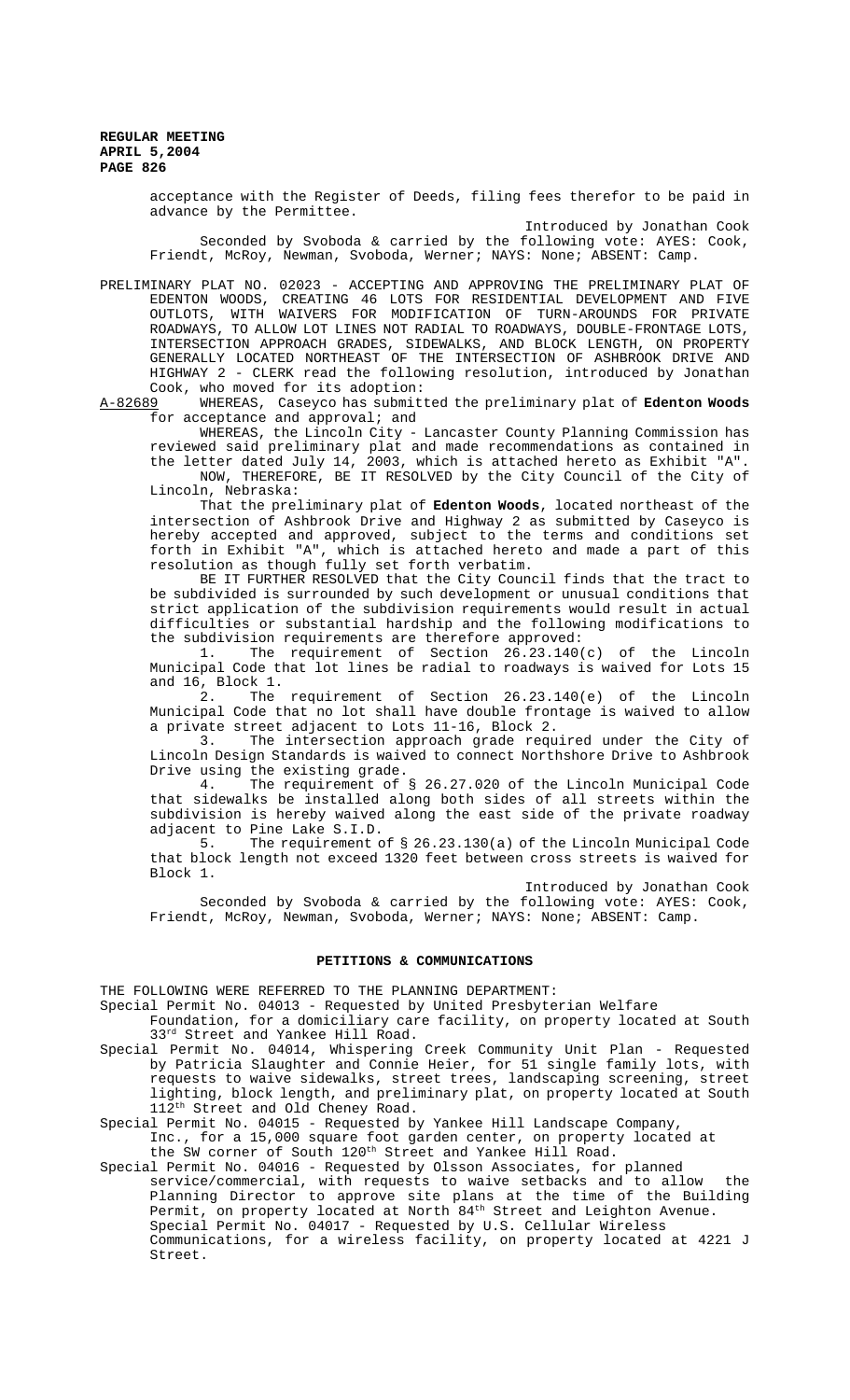#### **REPORTS OF CITY OFFICERS**

- CLERK'S LETTER AND MAYOR'S APPROVAL OF ORDINANCES AND RESOLUTIONS PASSED BY CITY COUNCIL ON MARCH 29, 2004 - CLERK presented said report which was placed on file in the Office of the City Clerk.
- REPORT FROM CITY TREASURER TELECOMMUNICATION OCCUPATION TAX FOR THE MONTH OF JANUARY/FEBRUARY, 2004: NETWORK BILLING SYSTEMS LLC; FEBRUARY, 2004; NEXTEL WEST CORP, TELECO DEVELOPMENT GROUP DE INC, CELLULAR ONE, BUYERS UNITED INC, CINCINNATI BELL ANY DISTANCE INC, QUEST COMMUNICATIONS CORP, VERIZON SELECT SERVICES INC, PRIMUS TELECOMMUNICATIONS INC, C III COM OPERATIONS, WORKING ASSETS FUNDING SERVICE, GLOBAL CROSSING TELECOM INC, ACN COMMUNICATION SERVICES INC, CRICKET COMMUNICATIONS INC, VERIZON LONG DISTANCE, TOUCH AMERICAN INC, ONSTAR CORPORATION, QUANTUM SHIFT COM, IBM GLOBAL SERVICES, ONE CALL COMMUNICATIONS, SPRINT COMMUNICATION COMPANY, UNITED SYSTEMS ACCESS TELECOM, LIBERTY WIRELESS, AT&T COMMUNICATIONS OF MIDWEST, VIRGIN MOBILE USA, T-NETIX TELECOM SERVICES INC, INTELLICAL OPERATOR SERVICES, XO LONG DISTANCE SERVICES INC, TRACFONE WIRELESS INC, VOICECOM TELECOMMUNICATIONS, USA INC, NORSTAN NETWORK SERVICES INC, TELECOMMUNICATION COMPANY, MCI TELECOMMUNICATIONS CORPORATION, TRANS NATIONAL COMMUNICATIONS - CLERK presented said report which was placed on file in the Office of the City Clerk. (20)

#### ORDINANCES - 1<sup>st</sup> READING

- APPROVING A CONTRACT BETWEEN THE CITY AND THE DOWNTOWN LINCOLN ASSOCIATION TO OPERATE AND REGULATE A MID-WEEK PUBLIC MARKET IM THE AREA LOCATED AT  $12^{\text{\tiny{TH}}}$ STREET FROM Q TO R STREET FROM  $12^{TH}$  TO  $13^{TH}$  STREETS FROM JUNE 1, 2004 THROUGH JUNE 29, 2004 - CLERK read an ordinance, introduced by Glenn Friendt, accepting and approving the Contract between the City of Lincoln, Nebraska and Downtown Lincoln Association for establishment and regulation of a Tuesday public market in the Marketplace area, 12<sup>th</sup> Street from Q to R Streets and R Street from 12th to 13th Streets, from June 1, 2004 through June 29, 2004, and authorizing the Mayor to sign such Contract on behalf of the City, the first time.
- APPROVING A CONTRACT BETWEEN THE CITY AND LINCOLN HAYMARKET DEVELOPMENT CORP. TO OPERATE AND REGULATE A SATURDAY PUBLIC MARKET IN THE HAYMARKET AREA,  $7^{\text{th}}$ STREET FROM P TO Q STREETS AND P - CLERK read an ordinance, introduced by Glenn Friendt, accepting and approving the Contract between the City of Lincoln, Nebraska, a municipal corporation, and the Lincoln Haymarket Development Corporation for establishment and regulation of a Saturday public market in the Haymarket area,  $7^{\rm th}$  to  $8^{\rm th}$  Streets, from May 1, 2004 through October 30, 2004, and authorizing the Mayor to sign such Contract on behalf of the City, the first time.
- ACCEPTING AND APPROVING CITY'S CERTIFICATIONS AS LANDLORD IN THE ESTOPPEL CERTIFICATE AND CONSENTING TO THE ASSIGNMENT AND ASSUMPTION OF THE FIRST AMENDED AND RESTATED LEASE AND OPERATING AGREEMENT - BURNHAM YATES CONFERENCE CENTER FROM CORNHUSKER SQUARE LIMITED PARTNERSHIP TO SHUBH HOTELS LINCOLN, LLC OR ITS AFFILIATES - CLERK read an ordinance, introduced by Glenn Friendt, accepting and approving the City's certifications as landlord in the Estoppel Certificate and consenting tot eh Assignment and Assumption of the First Amended and Restated Lease and Operating Agreement - Burnham Yates Conference Center from Cornhusker Square Limited Partnership to SHUBH Hotels Lincoln, LLC or its affiliates, the first time.
- APPROVING THE SECOND AMENDMENT TO THE FIRST AMENDED AND RESTATED LEASE AND OPERATING AGREEMENT - BURNHAM YATES CONFERENCE CENTER - CLERK read an ordinance, introduced by Glenn Friendt, accepting and approving the Second Amendment to First Amended and Restated Lease and Operating Agreement - Burnham Yates Conference Center granting the Lessee, Cornhusker Square Limited Partnership, the right to encumber its interest in the Lease and its Leasehold estate in the Conference Center under one or more mortgages and to assign the Lease or Leasehold estate in the premises as collateral security for such mortgager and to provide rights to said mortgagees under the Lease, the first time.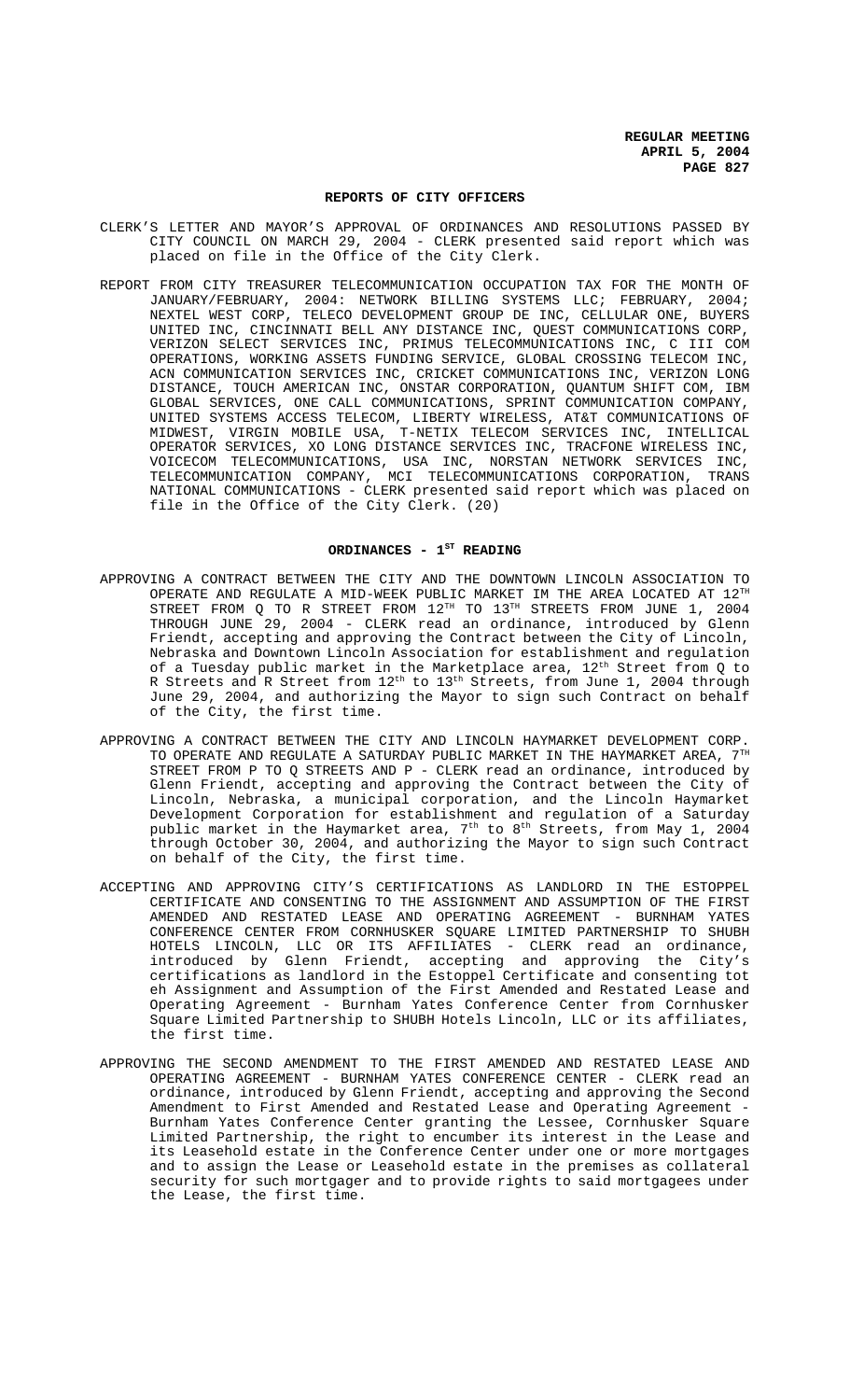## ORDINANCES - 3<sup>RD</sup> READING

AMENDING TITLE 12 OF THE LINCOLN MUNICIPAL CODE RELATING TO PARKS BY ADDING A NEW CHAPTER 12.22, ENHANCED MEDIAN, ROUNDABOUT, AND CUL-DE-SAC CENTER ISLAND LANDSCAPING, TO PROVIDE CONDITIONS FOR THE PLACEMENT OF ENHANCED LANDSCAPING IN MEDIAL ROUNDABOUT AND CUL-DE-SAC CENTER ISLAND AREA BY AN ABUTTING PROPERTY OWNER - PRIOR to reading: COOK Moved to continue Public Hearing and Action for one week to 4/12/04. Seconded by Svoboda & carried by the following vote: AYES: Cook, Friendt, McRoy, Newman, Svoboda, Werner; NAYS: None; ABSENT: Camp. VACATION 03014 - VACATING A PORTION OF THE EAST- WEST ALLEY FROM VACATED SOUTH 26TH STREET TO SOUTH 27TH STREET, BETWEEN N AND "O" STREETS - PRIOR to reading: COOK Moved to Amend No. 1. Seconded by Newman & carried by the following vote: AYES: Cook, Friendt, McRoy, Newman, Svoboda, Werner; NAYS: None; ABSENT: Camp.<br>FRIENDT Moved to pass the ordinance as amended. Moved to pass the ordinance as amended. Seconded by Svoboda & carried by the following vote: AYES: Cook, Friendt, McRoy, Newman, Svoboda; NAYS: Werner; ABSENT: Camp. CLERK Read an ordinance, introduced by Glenn Friendt, vacating a portion of the east- west alley from vacated South  $26^{th}$  Street to South  $27^{th}$  Street, between N and "O" Streets, the third time. The ordinance, being numbered **#18331**, is recorded in Ordinance Book #25. CHANGE OF ZONE 3421 - APPLICATION OF THE DINERSTEIN COMPANIES FOR A CHANGE OF ZONE FROM H-3 HIGHWAY COMMERCIAL TO R-3 RESIDENTIAL ON PROPERTY GENERALLY LOCATED WEST OF NORTH 1ST STREET AND SOUTH OF CHARLESTON STREET - PRIOR to reading: COOK Moved to accept the Substitute Ordinance. Seconded by McRoy & carried by the following vote: AYES: Cook, Friendt, McRoy, Newman, Svoboda, Werner; NAYS: None; ABSENT: Camp. COOK Moved to pass the Ordinance as read. Seconded by McRoy & carried by the following vote: AYES: Cook, Friendt, McRoy, Newman, Svoboda, Werner; NAYS: None; ABSENT: Camp. CLERK Read an ordinance, introduced by Jonathan Cook, for a change of zone from H-3 Highway Commercial to R-3 Residential on property generally located west of North 1st Street and south of Charleston Street, the third time. The ordinance, being numbered **#18332**, is recorded in Ordinance Book #25. ANNEXATION NO. 03004 - AMENDING THE LINCOLN CORPORATE LIMITS MAP BY ANNEXING APPROXIMATELY 13.3 ACRES OF PROPERTY GENERALLY LOCATED NORTHEAST OF THE INTERSECTION OF ASHBROOK DRIVE AND HIGHWAY 2 - CLERK read an ordinance, introduced by Terry Werner, amending the Lincoln Corporate Limits Map by

annexing approximately 13.3 acres of property generally located northeast of the intersection of Ashbrook Drive and Highway 2, the third time. COOK Moved to pass the ordinance as read. Seconded by Svoboda & carried by the following vote: AYES: Cook, Friendt, McRoy, Newman, Svoboda, Werner; NAYS: None; ABSENT: Camp.

The ordinance, being numbered **#18333**, is recorded in Ordinance Book #25.

CHANGE OF ZONE NO. 3387 - APPLICATION OF CASEYCO FOR A CHANGE OF ZONE FROM AGR AGRICULTURAL TO R-3 RESIDENTIAL ON PROPERTY GENERALLY LOCATED NORTHEAST OF THE INTERSECTION OF ASHBROOK DRIVE AND HIGHWAY 2 - CLERK read an ordinance, introduced by Terry Werner, for a change of zone from AGR Agricultural to R-3 Residential on property generally located northeast of the intersection of Ashbrook Drive and Highway 2, the third time. FRIENDT Moved to pass the ordinance as read.

Seconded by Svoboda & carried by the following vote: AYES: Cook, Friendt, McRoy, Newman, Svoboda, Werner; NAYS: None; ABSENT: Camp. The ordinance, being numbered **#18334**, is recorded in Ordinance Book #25.